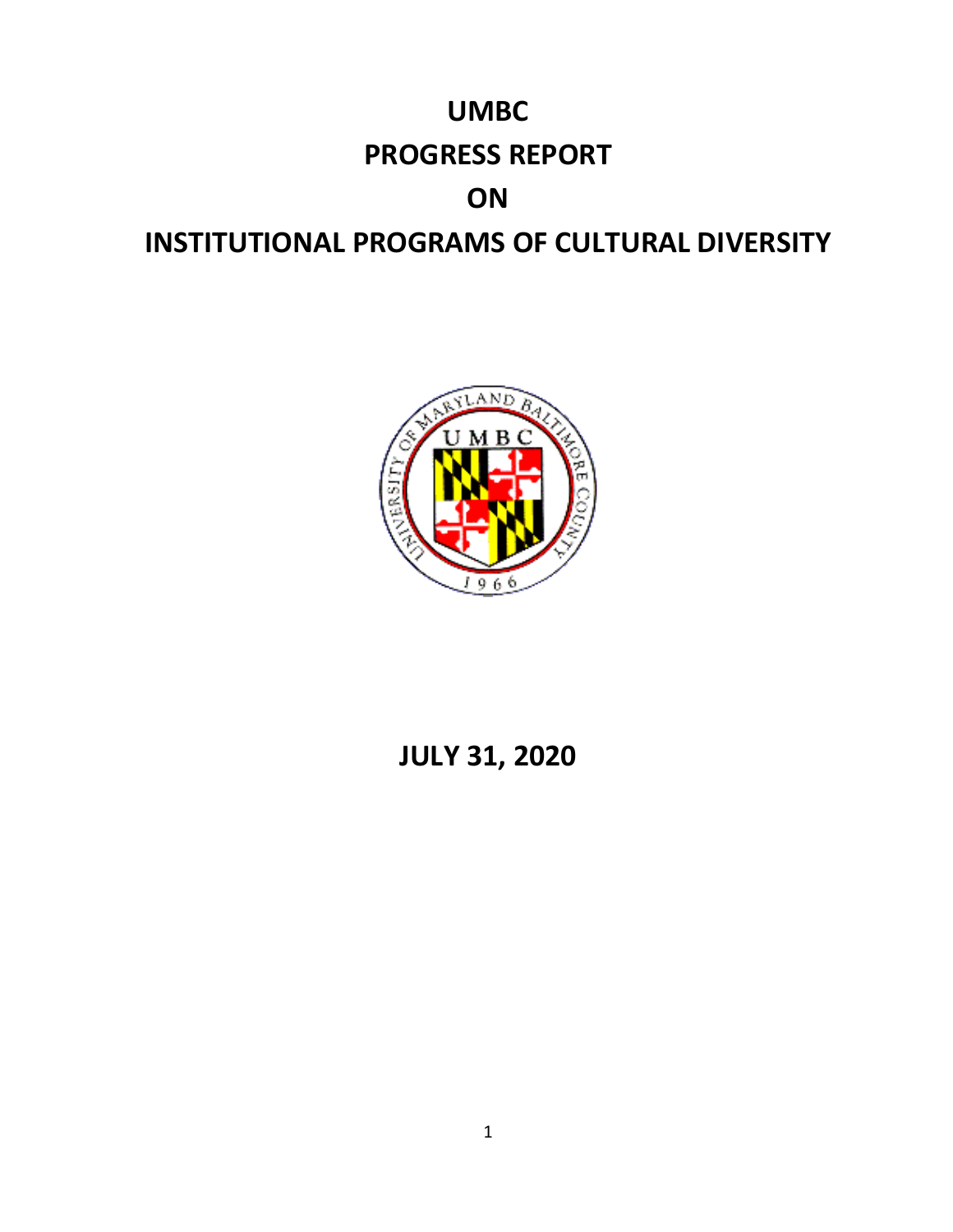#### **Summary Statement**

UMBC has continued in 2019-20 to implement its 2019 Diversity Plan, including throughout the shift after spring break to online teaching, learning and work due to the coronavirus pandemic, a summer session of classes online, and planning for mostly online and limited in-person classes for fall.

#### **Diversity in Graduate and Undergraduate Enrollment**

For both graduate and undergraduate recruitment and enrollment initiatives, COVID 19 has had a serious financial impact on students and their families. Students and families are rethinking their academic plans, considering options and even delaying their education. This changing financial landscape will require not only additional financial resources to support both the recruitment and retention of students but also flexibility in our approach to the delivery of instruction and academic and support services as students and families balance school, work and family.

#### **Diversity in Faculty Hiring**

During this pandemic and continuing movement for social justice and equality, UMBC is committed to the recruitment, retention, and advancement of underrepresented minority faculty, who are disproportionately affected by these crises. In light of these circumstances, we are currently evaluating the impact of budgetary constraints on our ability to hire more faculty. Notwithstanding these challenges, faculty diversity and inclusive excellence remains a guiding principle of our institution. Consequently, we have prioritized faculty hiring through our Postdoctoral Fellowship for Faculty Diversity program for the coming academic year.

#### **Diversity in Student Affairs and Services**

The Division of Student Affairs has been careful to take into consideration the various ways students are being impacted by COVID-19, ongoing racial unrest in our country, and the dramatic changes in employment and income across the nation. Along with health, sense of belonging, and safety, exploring access, equity, and inclusion remain at the forefront of our decision making.

#### **New Office of Equity and Inclusion**

UMBC's newly established Office of Equity and Inclusion (OEI) is responsible for promoting and coordinating the University's core values of inclusive excellence and equity. OEI has primary responsibility for managing UMBC's efforts related to Title IX and other civil rights issues. The office ensures compliance with sexual misconduct and non-discrimination laws, regulations, and policies through prompt, fair investigations, informal resolution, education, training, outreach and engagement.

Since its inception, OEI has been focused on building infrastructure and establishing community relationships while continuing to provide services to community members concerned about or affected by discriminatory harassment and sexual misconduct.

In recent months, OEI officially launched a [new online reporting form](https://umbc-advocate.symplicity.com/titleix_report/) for sexual misconduct and/or discrimination which permits anonymous reporting by students, faculty, and staff. With thoughtful development already in progress, the online reporting platform will also support efficient and effective case management of all concerns reported to OEI regardless of how issues are brought to OEI's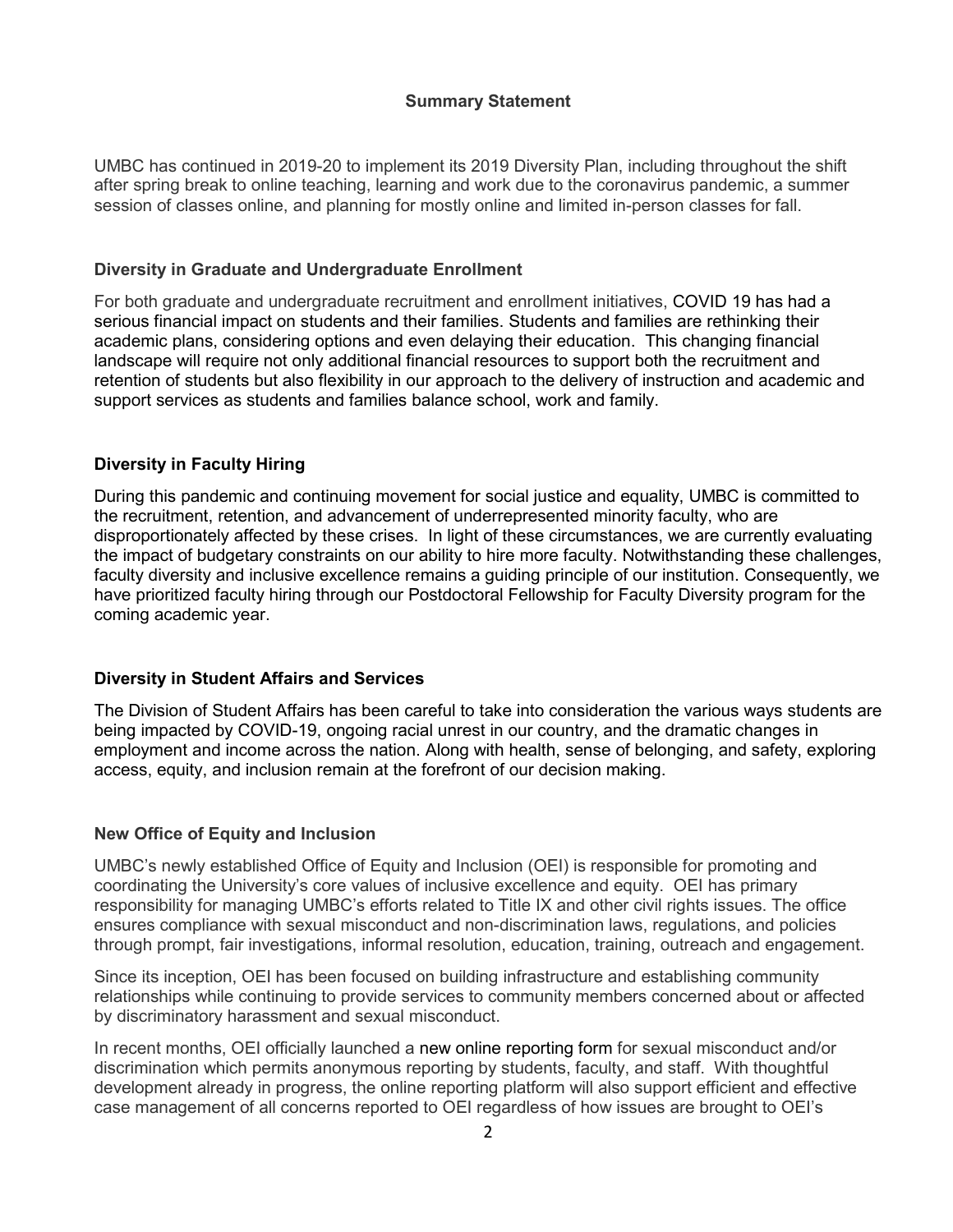attention. This form will be used to report conduct that is prohibited under the UMBC Sexual Misconduct (Title IX) Policy or the Anti-Discrimination Policy. These policies cover actions by UMBC students, employees, faculty, staff, interns, contractors, volunteers and visitors including:

- Discrimination or Harassment on the basis of race, creed, color, religion, sex, gender, pregnancy, age, gender identity or expression, ancestry or national origin, citizenship status, veterans status, marital status, sexual orientation, physical or mental disability or genetic information with respect to educational programs or with respect to terms and conditions of employment
- Hate/ Bias incidents
- Sexual and Gender Based Harassment, Sexual Assault, Sexual Coercion, Sexual Exploitation, Sexual Intimidation, Interpersonal Violence, Relationship Violence, Domestic Violence, Stalking, Cyber Harassment or Cyber Stalking
- Retaliation for reporting or participating in the investigation of any of the issues above

Nearly all students, faculty, and staff have completed the mandatory online and/or in-person training related to sexual misconduct in the last year. OEI is beginning to assess needs and plan programming for online and eventual live trainings intended to enhance prevention and education initiatives related to various forms of discrimination and bias, as well as continued initiatives to strengthen primary prevention and secondary education on sexual misconduct.

OEI has also initiated efforts to establish an independent internet presence. Content for the new office's website<https://oei.umbc.edu/> is being added as it is developed and ready for roll out. Currently viewers can find current policies, the online report form link, resource and referral information for on and off campus support services, and information regarding student rights and responsibilities. The site will ultimately house updated policies and procedures, and comprehensive resource lists developed with attention to identity-specific needs.

#### **Diversification of Faculty and Staff**

## **Faculty**

#### **UMBC STRIDE Committee**

UMBC STRIDE is an impactful intervention to increase our faculty diversity. Launched in 2015, STRIDE uses peer education to bridge the gap between macro-level faculty diversity recruitment policies and expectations (institutional and college) and micro-level practices within the departments and programs that conduct faculty searches. STRIDE consists of six highly respected faculty fellows, who are not scholarly experts in the area of diversity and inclusive excellence, rather each has a demonstrated commitment to these principles. To disrupt the disproportionate service burden of diversity work on faculty of color, fellows mostly from majority groups. This structure signals that improving diversity and inclusion is a shared responsibility. Compared with other STRIDE models (i.e., the University of Michigan), UMBC STRIDE emphasizes education around tangible actions search committees can implement to improve diversity and inclusion in faculty recruitment.

STRIDE engages in two main activities: campus-wide focused conversations and search committee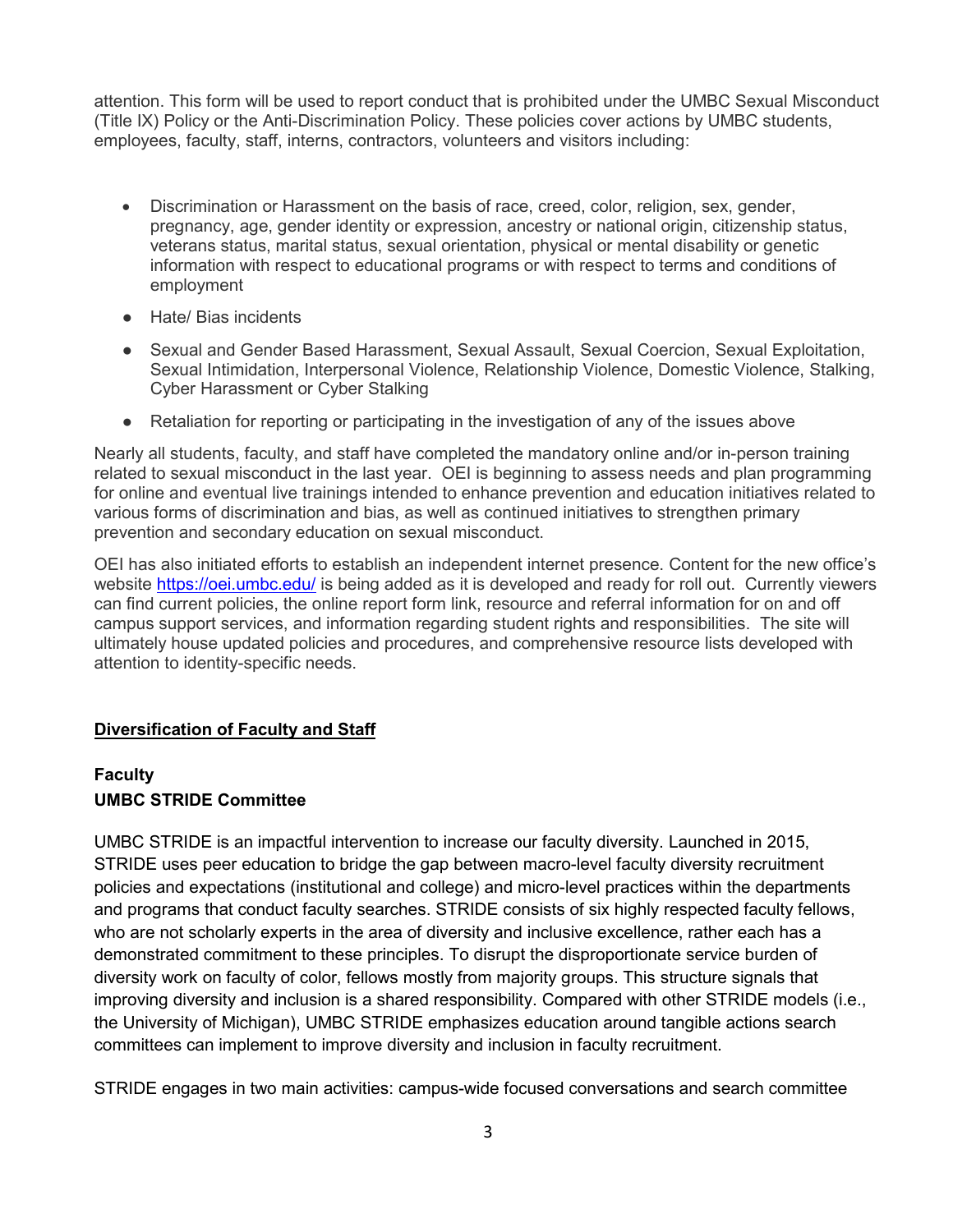consultations. There are six campus-wide focused conversations over the course of the recruitment and hiring cycle, 1) Developing an Effective Diversity Hiring Recruitment Plan (May/September), 2) Creating Shared Evaluation Criteria (October), 3) Best Practices for Inclusive Excellence in Application Review (November), 4) Best Practices for Inclusive Interviewing (December/February), 5) Best Practices for Inclusive Faculty Mentoring (March), and 6) Best Practices for Welcoming New Faculty (April). During conversations, STRIDE facilitates activities around specific problems and scenarios, encourages discussion, reaction, and personal experience sharing, strategizes how to resolve problems, and collectively develops solutions, and new approaches that can be implemented in search processes. STRIDE also provides consultations with search committees at the request of a department or search that target specific aspects of the search. Depending on the search committee's needs, STRIDE fellows might help improve an active recruitment plan, provide feedback on inclusive language in job advertisements, develop shared evaluation criteria, implement practices to reduce implicit bias during application review, and/or design inclusive interview protocols and processes.

STRIDE's impact on diversity and inclusion in faculty recruitment at UMBC is remarkable. After 5 years, STRIDE is involved in all faculty searches and colleges and committees proactively reach out to STRIDE for advice and counsel. The STRIDE intervention has succeeded in normalizing conversations around faculty diversity recruitment and actually changing search practices and behaviors. Thus, STRIDE has bridged the gap between departmental practices and institutional/college policies. We have also seen an increase in the diversity of our applicant and interview pools, and ultimately our hires. In our most recent faculty recruitment cycle, we welcomed 14 new URM tenure-track faculty (44%) Beyond faculty, STRIDE has also influenced UMBC to think about diversity and inclusion in staff hiring.

#### **Staff**

#### **Promoting Diversity in Hiring**

UMBC had an increase from 2018 to 2019 in the percentage of applications and ultimately the number of individuals hired for positions for the following categories: minority races, Hispanic ethnicity, identifying as having a disability, and identifying as a protected veteran.

This increase cannot be linked directly to any one individual action.

The PageUp recruitment and hiring system has assisted in promoting UMBC values of diversity and inclusion in the hiring process. In addition, other efforts in the UMBC community and even UMBC branding may have contributed to our increase in hiring a diverse workforce.

Items and actions that assisted in these goals include:

- 1. A diversity report is available for each position in PageUp showing the demographics of the applicant pool for the position. The report shows gender, race/ethnicity, disability status and veterans' status. The Search Chair or Hiring Manager can view the diversity of the pool at the various stages of recruitment (initial application, search committee review, phone screen, inperson interview). Hiring Managers and Search Chairs are instructed on how to access and use the report in both group and individual trainings as well as instructions available online.
- 2. A disability accommodation statement was added to all staff and Library faculty job postings using the PageUp system. This statement helps promote our commitment to hiring individuals with disabilities.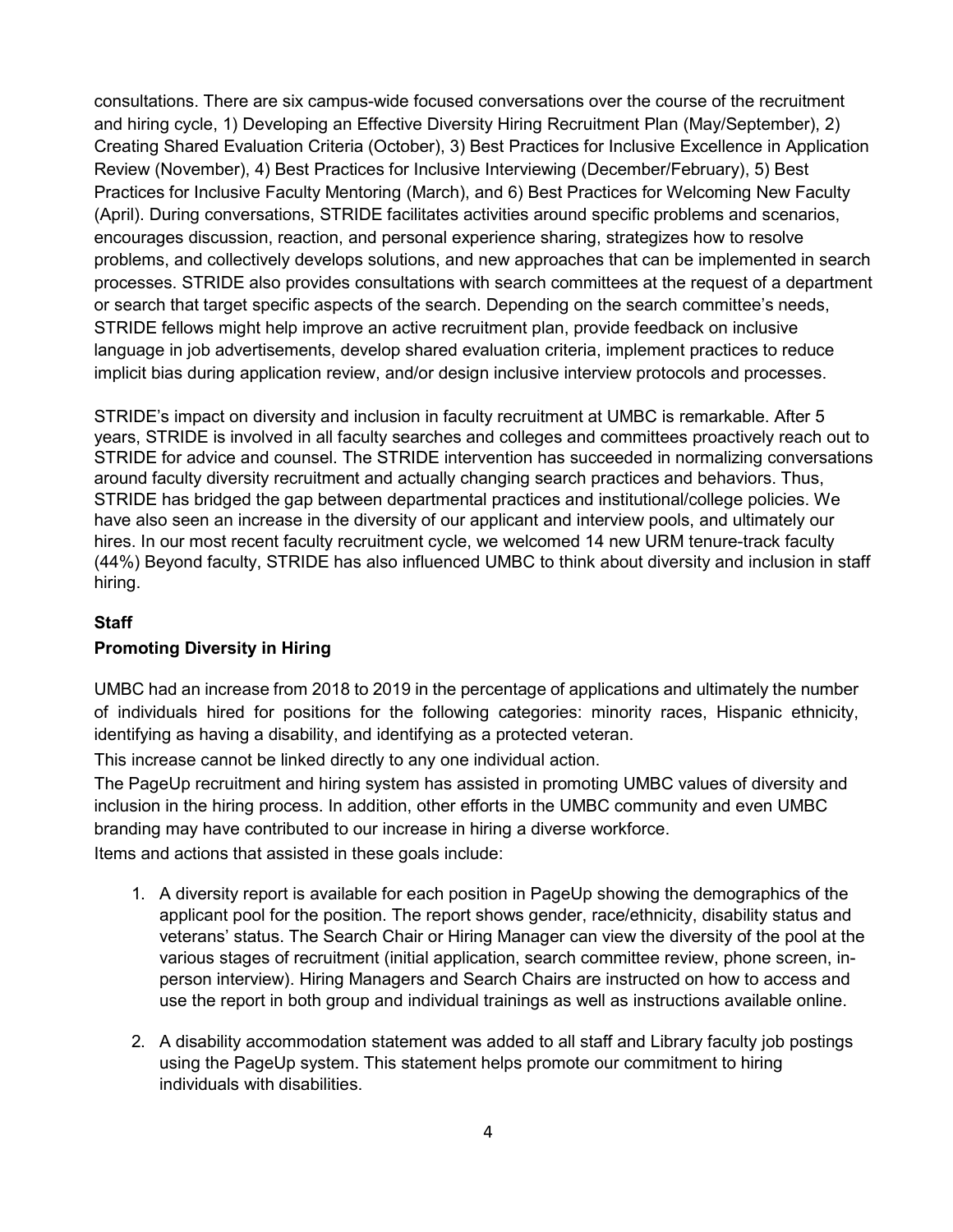**If you require a reasonable accommodation for a disability for any part of the employment process, please contact the Human Resources Department at 410-455- 2337 or MD TTY Relay Service 1-800-735-2258 between 8:30 a.m. and 4:00 p.m. Monday through Friday.**

- 3. An Advertising Sourcing report is available for each position in PageUp showing the source from which the applicant located the posting/ad. The data assists the hiring departments in determining which sources are effective and most beneficial in posting future positions.
- 4. There was a 53 percent increase in the number of advertising sources used in 2019 over 2018. Applicants were not only learning of our positions from job posting sites but also from general UMBC branding (TV commercials and radio ads) and social media. Our top three sources are the UMBC website, higheredjobs.com and Indeed.
- 5. The PageUp application process does not require applicants to select a title or prefix. This item is optional. In addition, all demographic questions have the option of choosing not to selfdisclose. This assists applicants that choose not to identify as either male or female.
- 6. The Division of Student Affairs implemented an Inclusive Excellence Hiring Toolkit and training to assist hiring department in determining their needs, combatting implicit bias in hiring and promoting inclusive excellence. This initiative was implemented in Fall 2019. Training was offered to other areas of campus in addition to departments under the Division of Student Affairs.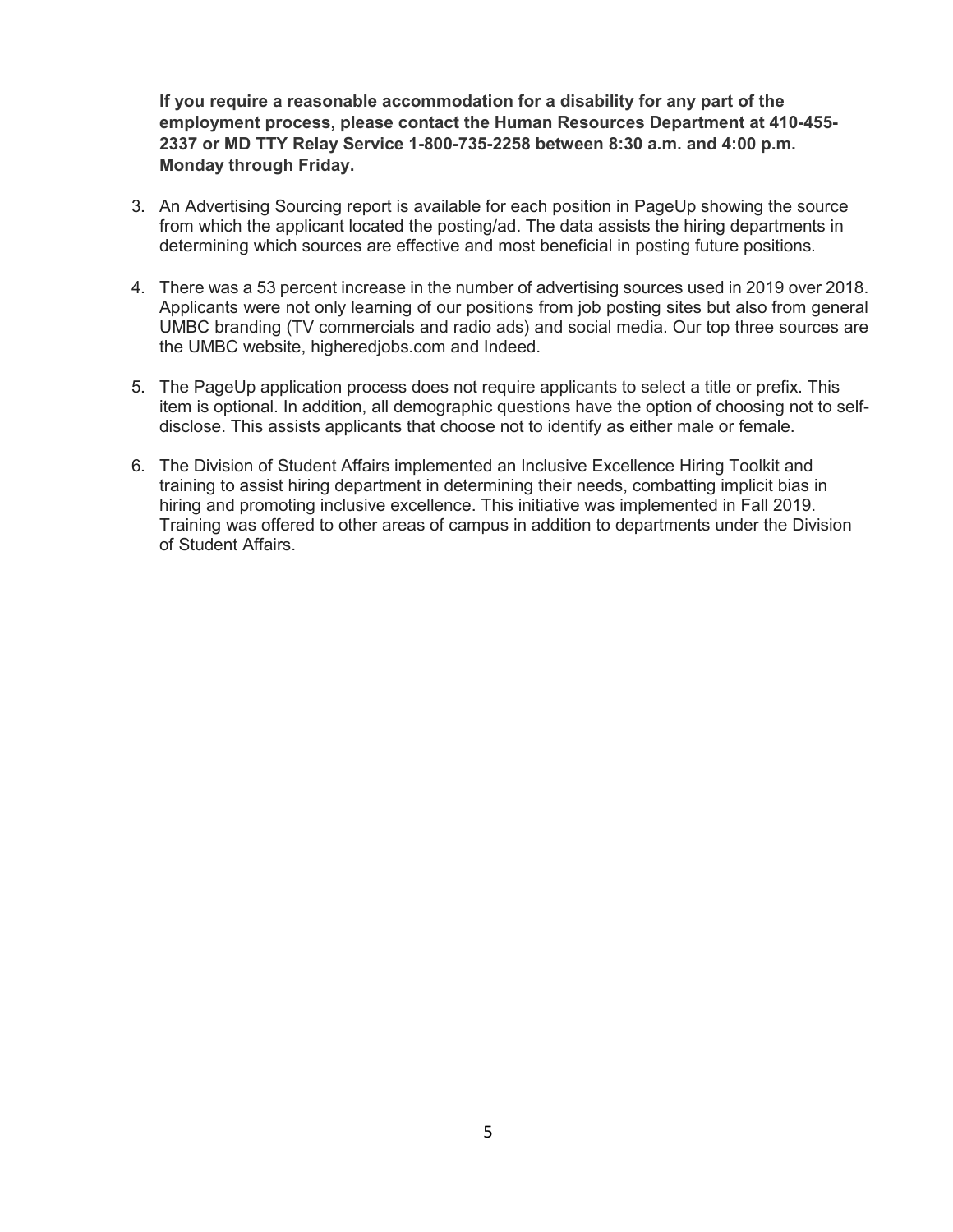

#### **2019-2020 Institutional Programs of Cultural Diversity Annual Progress Report**

**Institution: University of Maryland, Baltimore County Date Submitted: 07/31/2020 Point(s) of Contact (names and email addresses): Beth Wells, bwells@umbc.edu**

#### **Section I: Progress Report**

UMBC's plan to improve cultural diversity, as well as its broad diversity goals and strategies, are outlined in its new 2019 Diversity Plan, and submitted with this report. As a historically-diverse institution UMBC supports enhanced diversity both through pursuit of explicit diversity goals and through the ongoing business of the University (e.g., support of transfer students). The pages that follow delineate the granular level programs and metrics supporting diversity at UMBC.

#### **Table 1: Reporting of Goals**

**USM Goal 1: I**ncrease the numerical representation of traditionally underrepresented groups among students, staff, and faculty. **UMBC Goal 1 (from 2019 Diversity Plan):** To ensure access to educational and employment opportunities for a diverse, student, faculty, and staff and community. **UMBC Goal 2 (from 2019 Diversity Plan)**: To encourage and support individual development and advancement.

| Share campus-wide and program-specific efforts designed<br>to recruit and retain traditionally underrepresented<br>students, staff and faculty.                                                                                         | Metrics to measure how progress of each<br>initiative is being evaluated                                                 | Data to demonstrate where progress has been<br>achieved/Indicators of Success                                                                                                                                                                                                                                                                                                                                                                                                                                                                                                                                                                            | Areas where continuous<br>improvement is needed                                                                                             |
|-----------------------------------------------------------------------------------------------------------------------------------------------------------------------------------------------------------------------------------------|--------------------------------------------------------------------------------------------------------------------------|----------------------------------------------------------------------------------------------------------------------------------------------------------------------------------------------------------------------------------------------------------------------------------------------------------------------------------------------------------------------------------------------------------------------------------------------------------------------------------------------------------------------------------------------------------------------------------------------------------------------------------------------------------|---------------------------------------------------------------------------------------------------------------------------------------------|
| <b>Enrollment Management:</b> Reception and Overnight for<br>Academically Talented Hispanic/Latino High School Students:<br>For high school sophomores and juniors with demonstrated<br>academic achievement.                           | *Number of event attendees and<br>*Number of event attendees submitting<br>admission application, admitted, and enrolled | Attendance for the Spring 2019<br>event: 22 students; 50 total guests                                                                                                                                                                                                                                                                                                                                                                                                                                                                                                                                                                                    | Increased analysis of students who<br>attended program and subsequently<br>applied and enrolled at UMBC.                                    |
| Reception for Academically Talented African American High<br>School Students: For high school sophomores and juniors<br>with demonstrated academic achievement.                                                                         | *Number of event attendees and<br>*Number of event attendees submitting<br>admission application, admitted, and enrolled | Attendance for the Spring 2019<br>event: 100 students; 292 total<br>guests                                                                                                                                                                                                                                                                                                                                                                                                                                                                                                                                                                               | Increased analysis of students who<br>attended program and subsequently<br>applied and enrolled at UMBC.                                    |
| UMBC Superintendent's/CEO Awards: For students attending<br>public schools in Maryland particularly in systems with<br>underrepresented populations (ethnic and socio-economic)<br>including Baltimore City and Prince George's County. | Number of eligible students from each<br>school district offered an award.<br>Number of awardees who ultimately enroll.  | For Fall 2019, 1 student in Baltimore City and 5<br>students in PG County qualified for a CEO award.<br>116 admitted freshmen from Baltimore City and 228<br>from Prince George's County were offered merit<br>awards ranging from \$1,000 to \$15,000 for each of<br>four years of study. Of these, 31 students from<br>Baltimore City and 58 from Prince George's County<br>accepted, compared to 41 and 54 respectively for<br>Fall 2018. It should be noted that in Fall 2019, UMBC<br>enrolled a smaller freshman cohort overall so the<br>yield on Baltimore City and Prince George's County<br>merit scholars is reflective of the overall yield. | Additional outreach to the<br>Superintendents/CEO's is needed to<br>better identify qualified students who<br>would benefit from the award. |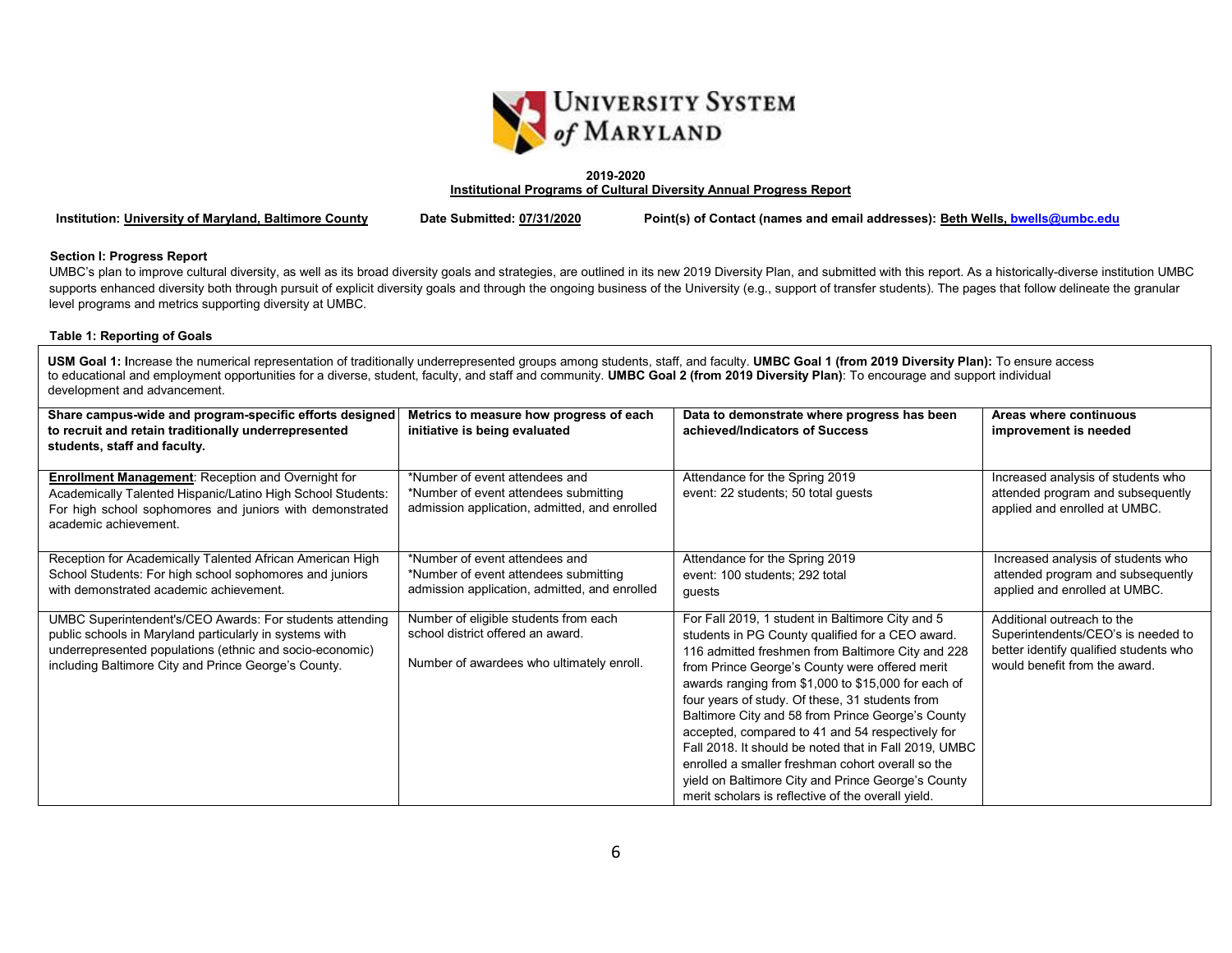| Share campus-wide and program-specific efforts designed<br>to recruit and retain traditionally underrepresented<br>students, staff and faculty.                                                                                                                               | Metrics to measure how progress of each<br>initiative is being evaluated                                                                                                                                                                                                                                                                                                                                                                                                                                                                                   | Data to demonstrate where progress has been<br>achieved/Indicators of Success                                                                                                                                                                                                                                                                                                                                                                                                                                                                                                                                                                                                                                                                                                                                                                                                                                                                                                                                                                                                                                                                                                                                                                                                                                                                                                                                                                                                                                                                  | Areas where continuous<br>improvement is needed                                                                                                                                                                                                                                                                                                                                                                                                                                                                                                                        |
|-------------------------------------------------------------------------------------------------------------------------------------------------------------------------------------------------------------------------------------------------------------------------------|------------------------------------------------------------------------------------------------------------------------------------------------------------------------------------------------------------------------------------------------------------------------------------------------------------------------------------------------------------------------------------------------------------------------------------------------------------------------------------------------------------------------------------------------------------|------------------------------------------------------------------------------------------------------------------------------------------------------------------------------------------------------------------------------------------------------------------------------------------------------------------------------------------------------------------------------------------------------------------------------------------------------------------------------------------------------------------------------------------------------------------------------------------------------------------------------------------------------------------------------------------------------------------------------------------------------------------------------------------------------------------------------------------------------------------------------------------------------------------------------------------------------------------------------------------------------------------------------------------------------------------------------------------------------------------------------------------------------------------------------------------------------------------------------------------------------------------------------------------------------------------------------------------------------------------------------------------------------------------------------------------------------------------------------------------------------------------------------------------------|------------------------------------------------------------------------------------------------------------------------------------------------------------------------------------------------------------------------------------------------------------------------------------------------------------------------------------------------------------------------------------------------------------------------------------------------------------------------------------------------------------------------------------------------------------------------|
| <b>Enrollment Management contd</b><br>UMBC Partnership with Raise.me (a micro-scholarship<br>initiative) - Targets public school students in systems with<br>under-represented populations (ethnic and socio-economic)<br>including Baltimore City and other urban districts. | Number of students who identify UMBC as<br>a school of interest.<br>Number of students who apply to UMBC,<br>Number of students who are admitted to<br><b>UMBC</b><br>Number of students who were awarded merit<br>scholarships.                                                                                                                                                                                                                                                                                                                           | For Fall 2020, 9,024 students indicated interest in<br>UMBC. Of those, 778 applied for admission, 489<br>were admitted and 266 were offered a scholarship.<br>For Fall 2019 entering class, 8,011 students<br>indicated interest in UMBC. Of those, 1,224 applied<br>for admission, 872 were admitted and 510 were<br>offered a scholarship.                                                                                                                                                                                                                                                                                                                                                                                                                                                                                                                                                                                                                                                                                                                                                                                                                                                                                                                                                                                                                                                                                                                                                                                                   | Deepen the analysis to identify<br>groups which make up these pools of<br>students to identify how many under-<br>represented students are accessing<br>the tool and are ultimately admitted to<br>UMBC.                                                                                                                                                                                                                                                                                                                                                               |
| Financial Aid Outreach with Building Steps which serves first<br>generation and minority students in Baltimore City to<br>encourage them to attend college with a focus on STEM<br>fields.                                                                                    | Number of workshop attendees<br>Number of workshop attendees completing<br>the FAFSA during the workshop.                                                                                                                                                                                                                                                                                                                                                                                                                                                  | The most recent workshop was held in October 2019<br>for the 2020-21 application year. Twenty students and<br>their families attended the event (a total of 48<br>attendees). All twenty students successfully<br>completed and submitted the FAFSA.                                                                                                                                                                                                                                                                                                                                                                                                                                                                                                                                                                                                                                                                                                                                                                                                                                                                                                                                                                                                                                                                                                                                                                                                                                                                                           | The OFAS will continue to partner<br>with Building Steps to provide<br>needed assistance to guide these<br>families through the financial aid<br>application process.                                                                                                                                                                                                                                                                                                                                                                                                  |
| <b>Faculty Diversity and Faculty Development Center -</b><br><b>STRIDE</b>                                                                                                                                                                                                    | STRIDE offers campus-wide focused<br>conversations, targeted search committee<br>consultations, and provides advice and counsel<br>to the Colleges. STRIDE regularly reports to<br>the URM Executive Committee about their<br>activities.<br>STRIDE collects evaluations from Focused<br>Conversations and the Director of STRIDE<br>conducts a pre-consultation with<br>departments/committees prior to consultations<br>and then follows up with search committee<br>chair or department chair after consultations for<br>feedback and additional needs. | In Summer 2019, STRIDE welcomed three new<br>fellows to account for the planned attrition of three<br>inaugural fellows. This new STRIDE Committee for<br>the first time has a member from the Arts. STRIDE<br>continues to have representation from all three<br>colleges. STRIDE has met with the URM Executive<br>Committee and the Black Faculty Committee to<br>discuss progress, areas for improvement, and needs.<br>In AY 19-20, STRIDE offered the following<br>workshops from our Recruitment Series: 1)<br>Developing and Effective Diversity Hiring<br>Recruitment Plan (September/May), 2) Developing<br>Shared Evaluation Criteria (October 3) Best<br>Practices for Inclusive Excellence in Application<br>Review (November), 4) Best Practices for Inclusive<br>Interviewing (December/February). Since August<br>2019, STRIDE has facilitated 13 consultations to<br>search committees and departments across the<br>university.<br>STRIDE has engaged with all UMBC searches<br>whether at a campus-wide focused conversation or<br>through a search committee consultation. STRIDE<br>has been particularly successful in expanding its<br>work in the College of Engineering and Information<br>Technology in partnership with the Deans Office and<br>has consulted with all their searches. More searches<br>are incorporating engagement with STRIDE into their<br>Diversity Hiring Recruitment Plans. Deans Offices<br>and Departments are proactively reaching out to<br>STRIDE for advice related to their searches. | Ensure that STRIDE fellows receive<br>continuous educational training.<br>Provide newer members with<br>additional support and education<br>around literature on diversity and<br>inclusion to prepare them to lead<br>STRIDE activities. Meet with members<br>of UMBC's Community Based Faculty<br>groups annually to receive peer<br>feedback on STRIDE's work.<br>Strengthen our retention efforts<br>particularly around providing<br>department chairs with support and<br>advice for inclusive mentoring of<br>faculty. Plan for attrition of STRIDE<br>fellows. |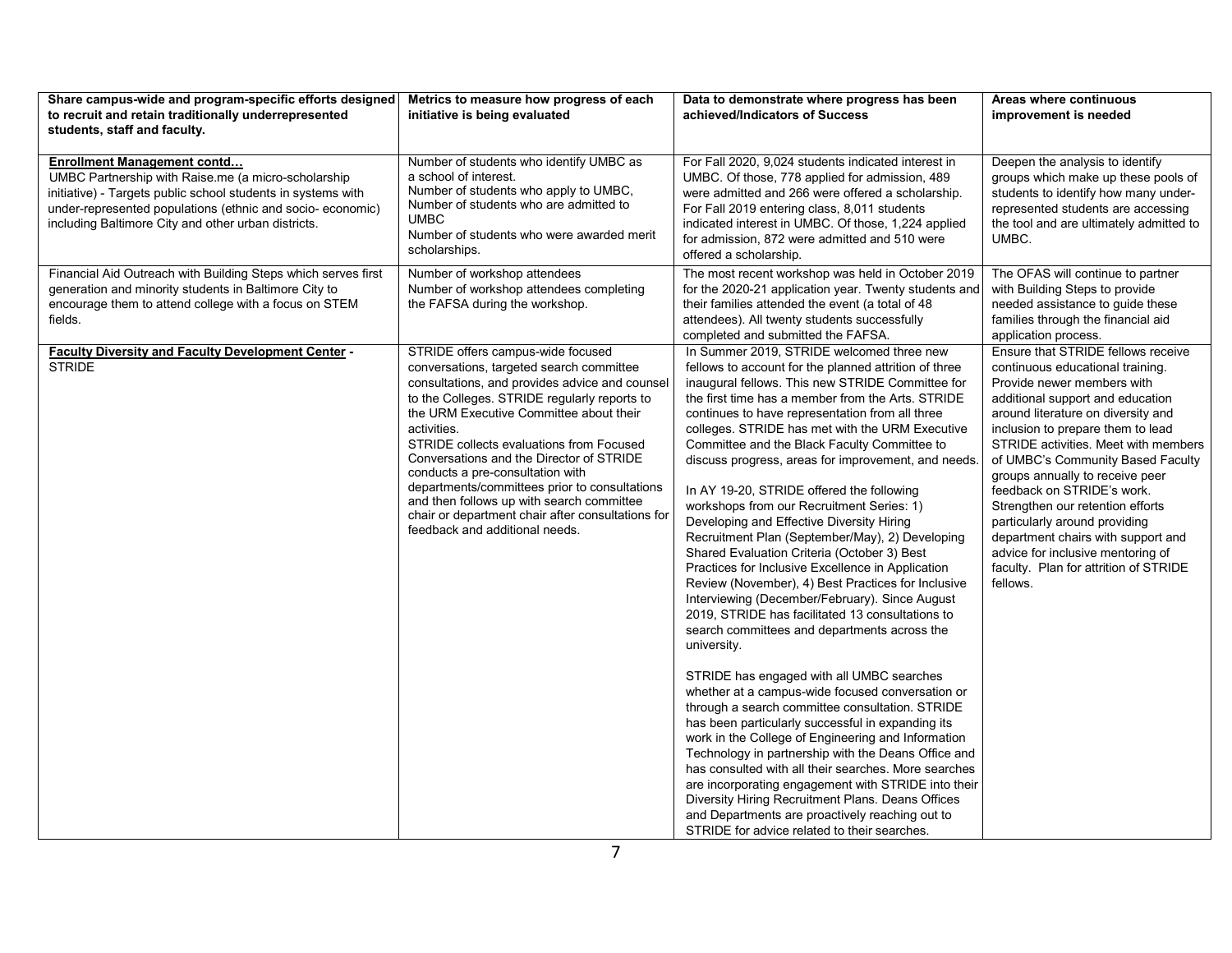| Share campus-wide and program-specific efforts designed                             | Metrics to measure how progress of each                                                                                                                                                                                                                                                                                                                                                                                                                                                                                                                                                                                                                                                                                                                                                                        | Data to demonstrate where progress has been                                                                                                                                                                                                                                                                                                                                                                                                                                                                                                                                                                                                                                                                                                                                                                                                                                                                                                                                  | Areas where continuous                                                                                                                                                                                                                                                                                                                                                                                                                                                                                                                                                                                                                                         |
|-------------------------------------------------------------------------------------|----------------------------------------------------------------------------------------------------------------------------------------------------------------------------------------------------------------------------------------------------------------------------------------------------------------------------------------------------------------------------------------------------------------------------------------------------------------------------------------------------------------------------------------------------------------------------------------------------------------------------------------------------------------------------------------------------------------------------------------------------------------------------------------------------------------|------------------------------------------------------------------------------------------------------------------------------------------------------------------------------------------------------------------------------------------------------------------------------------------------------------------------------------------------------------------------------------------------------------------------------------------------------------------------------------------------------------------------------------------------------------------------------------------------------------------------------------------------------------------------------------------------------------------------------------------------------------------------------------------------------------------------------------------------------------------------------------------------------------------------------------------------------------------------------|----------------------------------------------------------------------------------------------------------------------------------------------------------------------------------------------------------------------------------------------------------------------------------------------------------------------------------------------------------------------------------------------------------------------------------------------------------------------------------------------------------------------------------------------------------------------------------------------------------------------------------------------------------------|
| to recruit and retain traditionally underrepresented                                | initiative is being evaluated                                                                                                                                                                                                                                                                                                                                                                                                                                                                                                                                                                                                                                                                                                                                                                                  | achieved/Indicators of Success                                                                                                                                                                                                                                                                                                                                                                                                                                                                                                                                                                                                                                                                                                                                                                                                                                                                                                                                               | improvement is needed                                                                                                                                                                                                                                                                                                                                                                                                                                                                                                                                                                                                                                          |
| students, staff and faculty.                                                        |                                                                                                                                                                                                                                                                                                                                                                                                                                                                                                                                                                                                                                                                                                                                                                                                                |                                                                                                                                                                                                                                                                                                                                                                                                                                                                                                                                                                                                                                                                                                                                                                                                                                                                                                                                                                              |                                                                                                                                                                                                                                                                                                                                                                                                                                                                                                                                                                                                                                                                |
| Faculty Diversity and Faculty Development Center contd<br>Interfolio Faculty Search | The Office of the Provost, in partnership with<br>the offices of the collegiate deans, use<br>Interfolio data to monitor the diversity of the<br>applicant pool for all faculty searches at the<br>application close date, long list, short list,<br>interview, and offer stage. Interfolio Faculty<br>Search provides us with real-time analytics to<br>make immediate adjustments to a faculty<br>search (i.e., requiring a committee to recruit<br>additional applicants, expanding long, short,<br>and interview lists).<br>Review of the data annually by the URM<br>Executive Committee and ADVANCE<br>Executive Committee. Longitudinal analyses<br>of diversity of UMBC's applicant, interview,<br>and hires since 2014 disaggregated by<br>College to identify progress and areas for<br>improvement. | Based on Interfolio report data, deans have made<br>such adjustments to faculty search as requiring a<br>committee to recruit additional applicants,<br>considering more applicants on the long short, and<br>interview lists. The data from Interfolio combined<br>with UMBC's search expectations have allowed<br>committees to avoid ranking finalists and instead<br>focus on the criteria and select the best candidate.<br>Interfolio: Faculty Search in tandem with our<br>other diversity interventions (STRIDE,<br>Postdoctoral Fellowship) has allowed us to<br>document a statistical increase in the diversity<br>of our applicant, interview, and hires.<br>$\lambda$                                                                                                                                                                                                                                                                                           | Working with Human Resources and<br>Interfolio to further streamline our use<br>of Interfolio: Faculty Search for data<br>reporting. Working in partnership with<br>the Deans to ensure that Provost<br>Office faculty search and reporting<br>expectations are communicated to<br>each department and search.                                                                                                                                                                                                                                                                                                                                                 |
| Postdoctoral Fellowship for Faculty Diversity                                       | Conversion of postdocs from Cohort V into<br>tenure track positions.<br>Recruitment of Cohort VI in Fall 2020.<br>Participation of College of Engineering and<br>Technology and the successful piloting of an<br>Arts analog to the fellowship in Cohort VI. URM<br>Executive Committee oversight of the program<br>and engagement with the College of Arts,<br>Humanities, and Social Sciences and host<br>Departments.                                                                                                                                                                                                                                                                                                                                                                                       | Successfully recruited three new fellows for<br>Cohort V. One fellow from Cohort V has been<br>successfully converted to Assistant Professor<br>with the appointment beginning in Fall 2020.<br>Provided Postdoc On-Boarding Training to mentors,<br>department chairs, administrative support staff, and<br>fellows. Clearly delineated roles, responsibilities,<br>and expectations for all individuals involved in<br>fellowship. Continuous assessment of fellows'<br>progress through templated Faculty Development<br>Plans at the beginning of each semester and End-<br>of-Semester Progress reports for both the fellow and<br>mentors.<br>Based on lessons learned and assessing Cohort I<br>through V, the URM Executive Committee, Provost<br>Office, and the Deans Office have revised our<br>selection process and timelines for Cohort VI to<br>ensure that we can make offers to finalists by<br>January 2021 instead of the previous March award<br>period. | Development of separate criteria for<br>Arts analog program. The Provost<br>Office and College of Engineering and<br>Information Technology are<br>developing a recruitment strategy for<br>Cohort VI and identifying opportunities<br>for additional College support for hired<br>fellows. Creating a shared online<br>resource for UMBC departments of<br>materials related to the fellowship<br>program. Incorporation of appropriate<br>research centers into on-campus<br>interviews for finalists in Cohort VI<br>process. Continuously monitoring<br>progress of current fellows and<br>providing feedback to mentors and<br>fellows where appropriate. |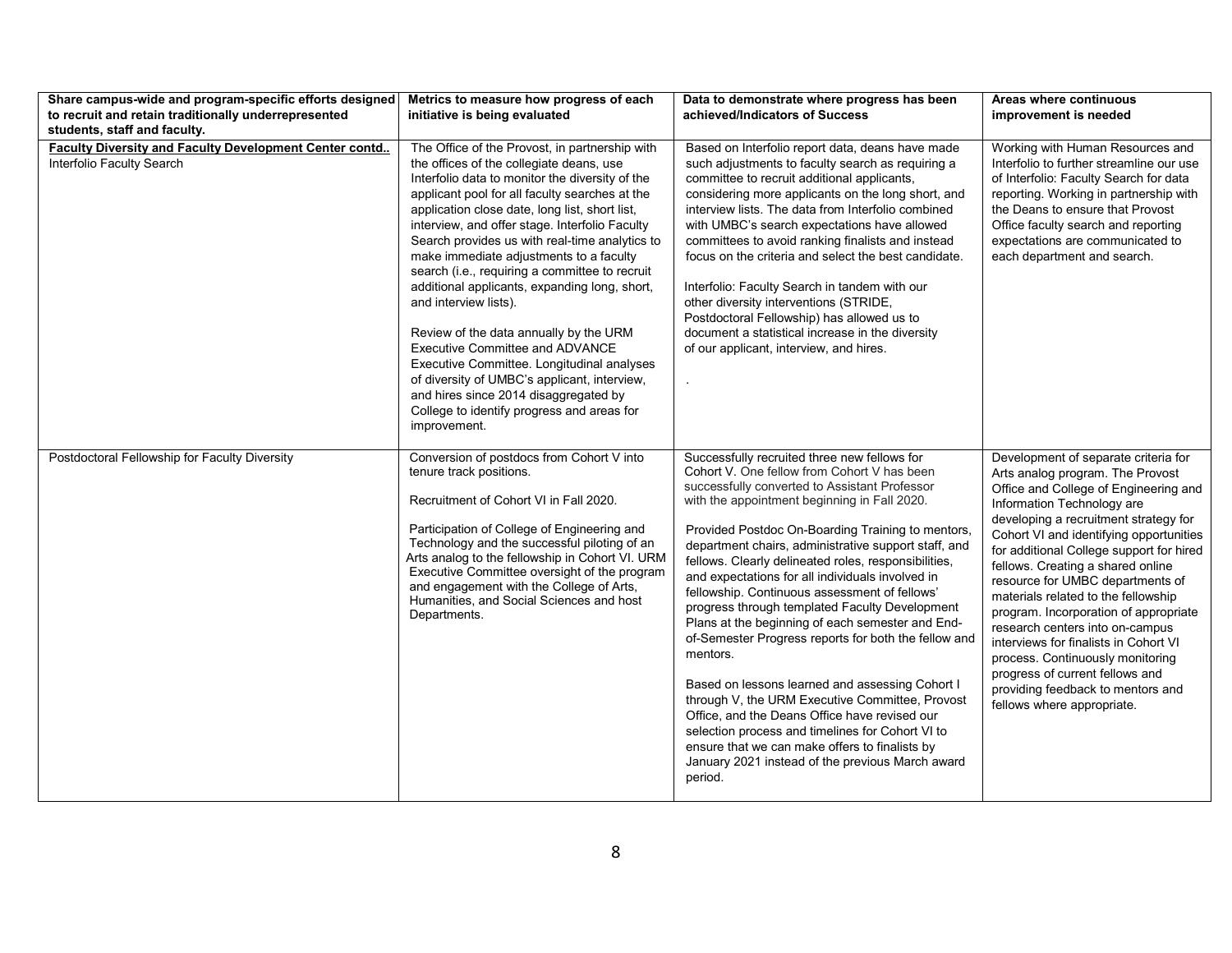| Share campus-wide and program-specific efforts designed                                                                      | Metrics to measure how progress of each<br>initiative is being evaluated                                                                                                                                                                                                                                                                                                                                                                                                                                                                                                                                                                                                                                                                                                                                                                                                                                                          | Data to demonstrate where progress has been<br>achieved/Indicators of Success                                                                                                                                                                                                                                                                                                                                                                                                                                                                                                                                                                                                                                                                                                                                                                                                                                                                                                                                                                                                                                                                                                                       | Areas where continuous                                                                                                                                                                                                                                                                                                                                                                                           |
|------------------------------------------------------------------------------------------------------------------------------|-----------------------------------------------------------------------------------------------------------------------------------------------------------------------------------------------------------------------------------------------------------------------------------------------------------------------------------------------------------------------------------------------------------------------------------------------------------------------------------------------------------------------------------------------------------------------------------------------------------------------------------------------------------------------------------------------------------------------------------------------------------------------------------------------------------------------------------------------------------------------------------------------------------------------------------|-----------------------------------------------------------------------------------------------------------------------------------------------------------------------------------------------------------------------------------------------------------------------------------------------------------------------------------------------------------------------------------------------------------------------------------------------------------------------------------------------------------------------------------------------------------------------------------------------------------------------------------------------------------------------------------------------------------------------------------------------------------------------------------------------------------------------------------------------------------------------------------------------------------------------------------------------------------------------------------------------------------------------------------------------------------------------------------------------------------------------------------------------------------------------------------------------------|------------------------------------------------------------------------------------------------------------------------------------------------------------------------------------------------------------------------------------------------------------------------------------------------------------------------------------------------------------------------------------------------------------------|
| to recruit and retain traditionally underrepresented<br>students, staff and faculty.                                         |                                                                                                                                                                                                                                                                                                                                                                                                                                                                                                                                                                                                                                                                                                                                                                                                                                                                                                                                   |                                                                                                                                                                                                                                                                                                                                                                                                                                                                                                                                                                                                                                                                                                                                                                                                                                                                                                                                                                                                                                                                                                                                                                                                     | improvement is needed                                                                                                                                                                                                                                                                                                                                                                                            |
| <b>Faculty Diversity and Faculty Development Center contd</b><br>Pilot of CNMS Natural Sciences Pre-professoriate fellowship | Recruitment of three new Pre-professoriate<br>fellows to begin in August 2020 in Biological<br>Sciences. Continued support for current fellows<br>in Chemistry and Biochemistry and Physics.                                                                                                                                                                                                                                                                                                                                                                                                                                                                                                                                                                                                                                                                                                                                      | Physics and Chemistry and Biochemistry<br>successfully hired a fellow into their<br>departments. Three of four academic<br>departments in the College of Natural and<br>Mathematical Sciences are now participating in<br>the program. The current searches for fellows<br>in Biological Sciences have worked with<br>STRIDE to develop their recruitment process.                                                                                                                                                                                                                                                                                                                                                                                                                                                                                                                                                                                                                                                                                                                                                                                                                                  | Continue diversity outreach efforts and<br>assessing the applicants' pool via<br>Interfolio: Faculty Search. Continue<br>monitoring on- boarding of fellows and<br>development of mechanisms to assess<br>their research, teaching, and<br>professional development progress.<br>Work with STRIDE to improve the<br>process as needed.                                                                           |
| On-Ramps to Full Professor                                                                                                   | Tracking the progress of the original 8 women<br>in STEM Associate Professors in the NSF<br>funded 2013-2015 On-Ramps to Full Professor<br>Program by requesting updated CVs annually.<br>Launching Phase II of On-Ramps to Full<br>Professor, which applies to model to support<br>the progression to full for women of color<br>associate professor in UMBC's College of<br>Arts, Humanities, and Social Sciences. Using<br>their research acceleration plan, awardees<br>evaluate their progress in a mid-year report<br>and end-of-year report. At the end of the<br>program department chairs also submit a<br>progress assessment for each participant<br>The Provost Office will assess the entire<br>program as it did after Phase I for potential<br>program expansion.<br>As part of institutionalization efforts, On-Ramps<br>Il provides campus-wide research acceleration<br>workshops for all associate professors. | Two women from On Ramps I have achieved full and<br>one is now also a department chair.<br>In AY 19-20, four women of color in rank 6-10<br>years received individualized awards.<br>Applicants submitted a research acceleration<br>plan (with goals, timelines, and benchmarks<br>for measuring success), a current C.V. and<br>letter of support from their chair.<br>Awards average \$20,000 and support their research<br>in the form of graduate assistant support, travel<br>funds, course releases, additional research funds,<br>and the services of a research writing coach.<br>The mid-year reports (December 2019) from On-<br>Ramps Cohort II indicate that the awardees are<br>making intentional progress on their research<br>acceleration plans. Campus-wide, the On-Ramps<br>program provided two publishing workshops for<br>associate professors on journals and books in Fall<br>2019. In January 2020, the Office of the Provost<br>also funded a one-day seminar on Write Winning<br>Grant Proposals facilitated by Grant Writers<br>Seminars and Workshops. In February 2020 the<br>Provost Office hosted its annual Faculty<br>ADVANCEment Workshop on Promotion to Full. | Ensuring communication and<br>involvement of the department chairs<br>in the awardees progress. Monitoring<br>the service obligations of those<br>participating in the cohort program.<br>Working with the Colleges and<br>Research Centers to develop more<br>local and individualized support around<br>grant writing. Analyzing the progress of<br>Cohort II to determine how UMBC can<br>expand the program. |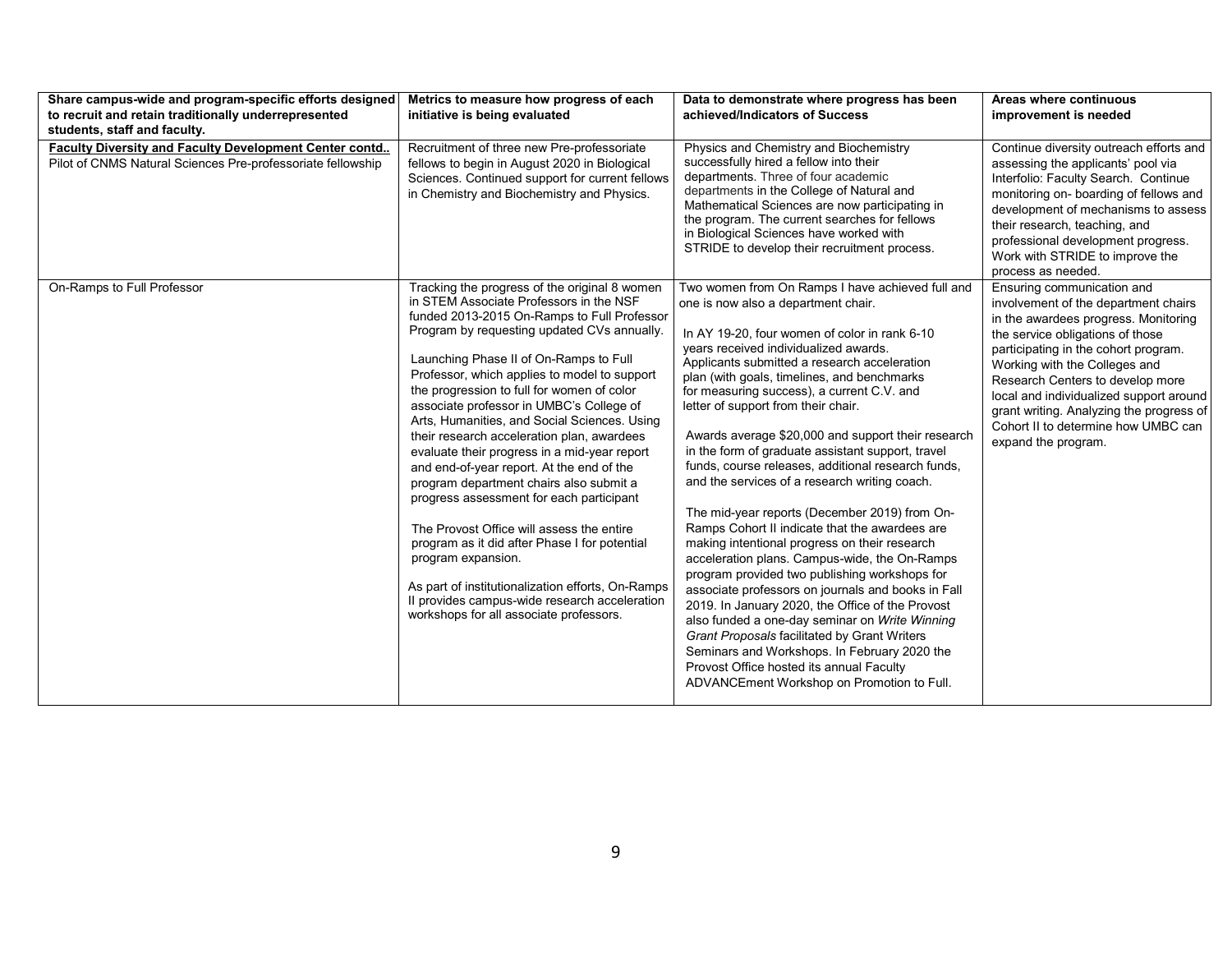| Share campus-wide and program-specific efforts designed to<br>recruit and retain traditionally underrepresented students,                                                                                                                                                                                                                                                                                        | Metrics to measure how progress of each<br>initiative is being evaluated                                                                                                                                                                                                                                           | Data to demonstrate where progress has been<br>achieved/Indicators of Success                                                                                                                                                                                                                                                                                                                                                                                                                                                                                                                                                                                                                                                                       | Areas where continuous<br>improvement is needed                                                                                                                                                                                                                                                                   |
|------------------------------------------------------------------------------------------------------------------------------------------------------------------------------------------------------------------------------------------------------------------------------------------------------------------------------------------------------------------------------------------------------------------|--------------------------------------------------------------------------------------------------------------------------------------------------------------------------------------------------------------------------------------------------------------------------------------------------------------------|-----------------------------------------------------------------------------------------------------------------------------------------------------------------------------------------------------------------------------------------------------------------------------------------------------------------------------------------------------------------------------------------------------------------------------------------------------------------------------------------------------------------------------------------------------------------------------------------------------------------------------------------------------------------------------------------------------------------------------------------------------|-------------------------------------------------------------------------------------------------------------------------------------------------------------------------------------------------------------------------------------------------------------------------------------------------------------------|
| staff and faculty.                                                                                                                                                                                                                                                                                                                                                                                               |                                                                                                                                                                                                                                                                                                                    |                                                                                                                                                                                                                                                                                                                                                                                                                                                                                                                                                                                                                                                                                                                                                     |                                                                                                                                                                                                                                                                                                                   |
| <b>Graduate School - Recruitment: Summer Horizons</b><br>Program- co-sponsored by the Graduate School at UMBC; USM<br>PROMISE: Maryland's AGEP; the USM Louis Stokes Alliance for<br>Minority Participation (LSAMP, and the Meyerhoff Graduate<br>Fellows Program.                                                                                                                                               | We have pre-registration questions to assess<br>expectations, and post-event evaluations to<br>measure the impact of the content that was<br>delivered.<br>Questions are designed to see if we are<br>meeting needs of URM undergraduates, with<br>respect to increasing their preparation for<br>graduate school. | Underrepresented Minority Students = 68%<br>(not including the 14% who identified as<br>"other"); 32% of the participants had not<br>received any information on preparing for<br>graduate school prior to attending the<br>Summer Horizons program. 88% reported<br>learning something new about the<br>application process;                                                                                                                                                                                                                                                                                                                                                                                                                       | We want to be sure that we<br>are reaching all<br>underrepresented<br>undergraduate students and<br>get more participation from<br>schools outside of UMBC.<br>Most participants learned<br>about the program through<br>their summer<br>research/internship programs,<br>faculty, or university staff<br>members |
| <b>Summer Success Institute Postdoc Recruiting Day:</b><br>UMBC hosted the AGEP PROMISE Academy Alliance (APAA), a<br>USM collaborative project to diversify faculty through postdoctoral<br>hiring, Postdoc Preview Day. This event was in anticipation of<br>position openings for APAA postdoctoral fellows at the schools in<br>the Alliance: UMBC, UMD, Salisbury University, Towson<br>University and UMB. | Evaluations were completed after the event<br>to determine the benefit of the event, the<br>likelihood of the scholar applying to be a part<br>of the AGEP PROMISE Academy Appliance<br>Fellowship program.                                                                                                        | 8 postdocs attended, 87.5% of which were<br>underrepresented minorities. 86% of<br>participants found sessions "very useful" or<br>"extremely useful" and 75% said they were<br>"very likely" or "extremely likely" to apply to<br>APAA fellow positions.                                                                                                                                                                                                                                                                                                                                                                                                                                                                                           |                                                                                                                                                                                                                                                                                                                   |
| <b>PROMISE Engineering Institute (PEI):</b> As part of faculty diversity<br>recruitment efforts, UMBC (COEIT) leads a new grant with MSU,<br>UMCP, and JHU, to expedite the career preparation of graduate<br>students and postdoctoral fellows so that they can be considered<br>for tenure-track faculty positions.<br>This is a NEW * discipline-specific* effort.                                            | PEI was in the process of moving, with the<br>PI, to UC Davis during much of 2019. As part<br>of the transition process the contract with the<br>external evaluator was terminated and most<br>activities were place on hold.                                                                                      | We had 6 underrepresented minority students attend<br>National Society of Black Engineers meeting, SREB,<br>attending seminars on becoming faculty, networking,<br>etc. In addition, we had a panel of distinguished<br>engineering faculty at the Summer Success Institute.<br>100% of participants agreed or strongly agreed (in an<br>evaluation) that this session was helpful.                                                                                                                                                                                                                                                                                                                                                                 |                                                                                                                                                                                                                                                                                                                   |
| HR Continue outreach to campus search committees                                                                                                                                                                                                                                                                                                                                                                 | Monitor diversity of search committees and<br>in- person charge to campus search<br>committees focused on talent acquisition and<br>retention                                                                                                                                                                      | Ensure members of search committees are aware of<br>campus mission of recruiting and retaining a diverse<br>workforce                                                                                                                                                                                                                                                                                                                                                                                                                                                                                                                                                                                                                               | Training provided by HR staff and<br>recommended webinars                                                                                                                                                                                                                                                         |
| Women's Center - Returning Women Students Scholars +<br>Affiliates Program                                                                                                                                                                                                                                                                                                                                       | Tracking/attendance of scholarship funding and<br>events; Retention and graduation rates;<br>Program and event evaluations; Feedback from<br>mid-semester check-ins. Exit Survey for<br>Scholars.                                                                                                                  | \$79,507 in scholarships awarded in FY19; 24 scholars<br>+ 3 affiliates are part of program.<br>Returning Women Student Scholars + Affiliates<br>retention from Fall 2018 to Spring 2019 is 87% while<br>other UMBC undergraduate women students 25 years<br>and older returned at an overall rate of 70%.<br>Returning Women Student Scholars + Affiliates exit<br>survey, 85% of those who participated agreed or<br>strongly agreed that their time as a scholar or affiliate<br>provided practice or skill acquirement in<br>professionalism, critical thinking, leadership, and<br>teamwork. When promoted to identify something<br>specific that was gained as a result of their time as a<br>Returning Women Student Scholar or Affiliate, a | More robust programming, advising,<br>and support for this scholars<br>program and outreach to more adult<br>learners not affiliated with scholars<br>program to include providing more<br>effective virtual programming and<br>connection. Limited staffing impacts<br>further success of this program.          |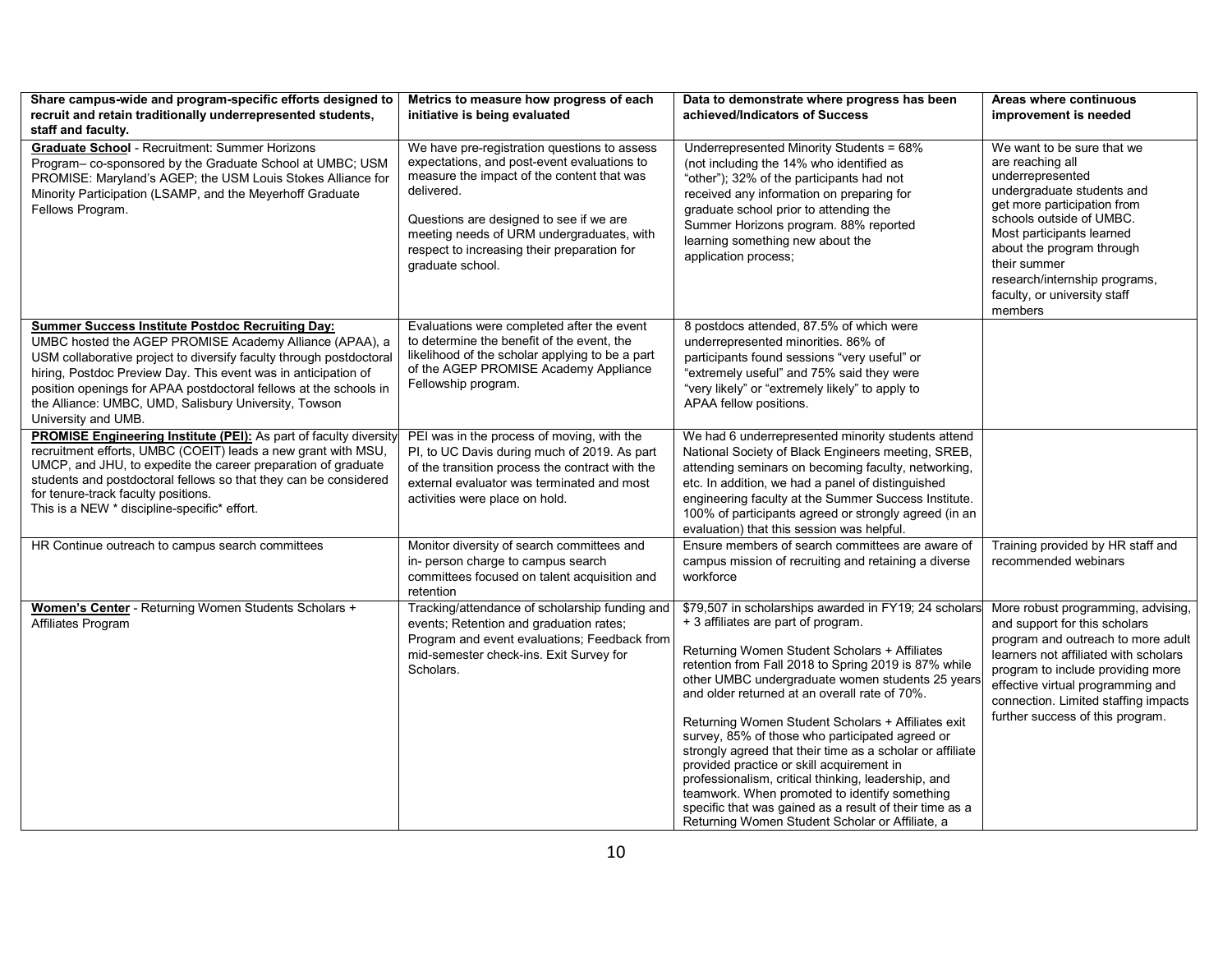|                                                                                                                                                                                                                                                                                            |                                                                                                                                             | theme in responses included belonging, support, and<br>confidence                                                                                                                                                                                                                                                                                                                                                                 |                                                                                                                                                       |
|--------------------------------------------------------------------------------------------------------------------------------------------------------------------------------------------------------------------------------------------------------------------------------------------|---------------------------------------------------------------------------------------------------------------------------------------------|-----------------------------------------------------------------------------------------------------------------------------------------------------------------------------------------------------------------------------------------------------------------------------------------------------------------------------------------------------------------------------------------------------------------------------------|-------------------------------------------------------------------------------------------------------------------------------------------------------|
| Share campus-wide and program-specific efforts designed to<br>recruit and retain traditionally underrepresented students,<br>staff and faculty.                                                                                                                                            | Metrics to measure how progress of each<br>initiative is being evaluated                                                                    | Data to demonstrate where progress has been<br>achieved/Indicators of Success                                                                                                                                                                                                                                                                                                                                                     | Areas where continuous<br>improvement is needed                                                                                                       |
| Women's Center contd<br>1-1 Support for Students, Faculty and staff related to<br>sexual violence, relationship violence, stalking,<br>race/racism, LGBTQ issues, pregnancy, mental health,<br>food insecurity (the Women's Center is a Retriever<br>Essential food pick-up location) etc. | Track daily usage rates of this service; follow up<br>1-1 meetings by sending email to individual<br>asking for feedback on the experience. | In FY20 (through 3/27/20) staff have recorded at<br>total of 188 1-1 conversations with students, faculty<br>and staff for a total of 130 hours: 70 1-1<br>conversations with students and F/S related to<br>sexual misconduct (to include 23 reports to Title IX);<br>22 1-1 conversations with students/faculty/staff<br>related to mental health; 14 1-1 conversations with<br>students/staff/faculty related to LGBTQ issues. | Increase continued awareness<br>about this critical Women's Center<br>service; increase staffing in order<br>to also meet the increase in<br>numbers. |
| Meyerhoff Scholars Program - During the AY 2019-2020, there<br>were a total of 6 staff and 245 students from the Meyerhoff<br>Scholars Program.                                                                                                                                            | Demographic data for the number of students in<br>the Meyerhoff Scholars Program.                                                           | 245 students enrolled for the 2019-2020 academic<br>year, 78% are underrepresented racial and ethnic<br>minorities (African American and Hispanic/Latino).                                                                                                                                                                                                                                                                        |                                                                                                                                                       |
| Maintain high GPA and Retention rates in STEM.                                                                                                                                                                                                                                             | Retention Rate since the inception of the<br>Meyerhoff Program 1989 Average GPA of<br>Current Meyerhoff Scholars.                           | Historical Retention Rate - 88% (84% URM) Average<br>GPA - 3.51 (3.43 URM)                                                                                                                                                                                                                                                                                                                                                        | Maintain high expectations and<br>guidance with staff and peer<br>advising.                                                                           |
| Graduating students for the academic year 2018-2019 placement                                                                                                                                                                                                                              | Number of Graduates<br>Number of Graduates placed in<br>Graduate and Professional Degree<br>Programs                                        | Graduates - 44<br>Placement into Graduate and Professional Programs<br>$-36(82%)$ (66% URM)                                                                                                                                                                                                                                                                                                                                       | Work with Graduate schools to<br>provide access to our scholars.                                                                                      |
| CWIT: Increase the participation and success of female and URM<br>undergraduates in engineering and information technology.                                                                                                                                                                | Demographics of incoming cohorts, GPA,<br>graduation rate                                                                                   | Incoming fall 2019 CWIT scholar cohort (19 students)<br>was 100% female and 23% URM. Incoming fall 2019<br>Cyber Scholar cohort (14 students) was 57% female<br>and 42% URM. Overall GPA of current CWIT<br>Scholars is 3.34 and of current Cyber Scholars is<br>3.64. Overall 6-year graduation rate for CWIT<br>Scholars is 68% and for Cyber Scholars is 93%.                                                                  | Recruitment and selection<br>processes are under review to<br>incorporate best practices to<br>yield more URM scholars<br>accepting our offers.       |
| We have secured a NSF grant aimed at increasing the diversity in<br>COEIT majors by supporting transfer students from Maryland<br>community colleges. It supports the T-SITE Scholars program.                                                                                             | Demographics of incoming cohorts, GPA,<br>graduation rate                                                                                   | Incoming fall 2019 CWIT scholar cohort (19 students)<br>was 100% female and 23% URM. Incoming fall 2019<br>Cyber Scholar cohort (14 students) was 57% female<br>and 42% URM. Overall GPA of current CWIT<br>Scholars is 3.34 and of current Cyber Scholars is<br>3.64. Overall 6-year graduation rate for CWIT<br>Scholars is 89% and for Cyber Scholars (who are<br>chosen as freshmen) is 100%.                                 | Recruitment processes are<br>under review to incorporate best<br>practices to increase the number<br>of eligible applicants.                          |
| We conduct two events each year, Cyber 101 and Bits & Bytes,<br>aimed at high school girls thinking of studying technology, with the<br>goal of reinforcing that interest and recruiting them to UMBC and<br>CWIT.                                                                         | Demographics and numbers of participants                                                                                                    | This year, Bits & Bytes served 22 girls, 13 of whom<br>(59%) were from under-represented minorities. Cyber<br>101 served 25 girls, about 40% of which were from<br>under-represented minorities.                                                                                                                                                                                                                                  | We continually assess and<br>improve the effectiveness of<br>these outreach programs.                                                                 |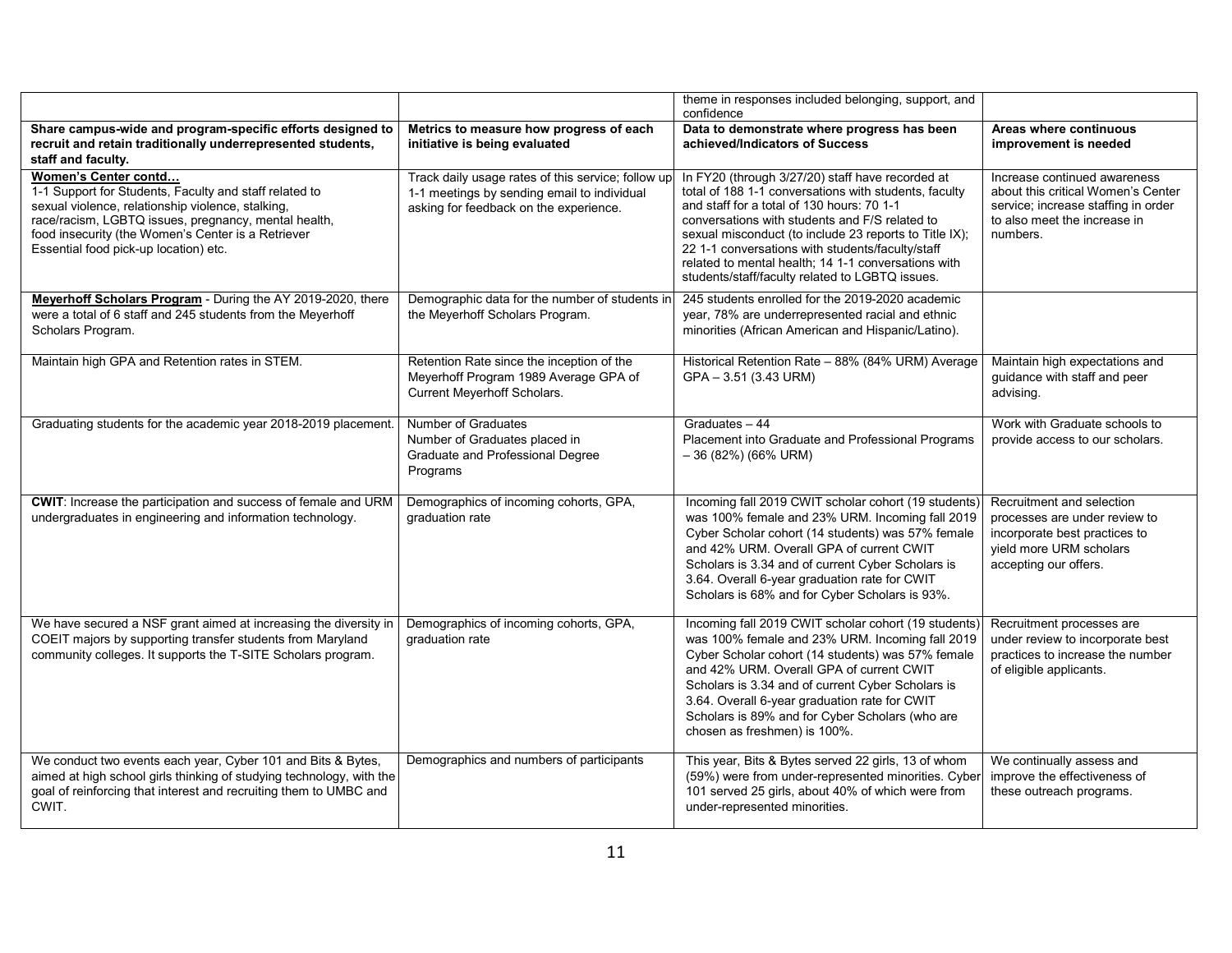### **Table 2**

USM Goal 2: Create positive interactions and cultural awareness among students, faculty, and staff on campus. UMBC Goal 3 (from 2019 Diversity Plan): To provide conditions for personal success. UMBC Goal **4** (**from 2019 Diversity Plan**): To provide a culture of safety, inclusion and respect

| Share efforts designed to create positive interactions and<br>cultural awareness among students, faculty, and staff<br>including:                                                                                                                                                                                                                                                                                                                                                         | Metrics to measure how progress of each<br>initiative is being evaluated                                                                                                                                                                                                                                                                                                                                                                                                                                                                                                  | Data to demonstrate where progress has<br>been achieved /indicators of success                                                                                                                                                                                                                                                                                                                                                                                                                                                                                                                                                                                                                                                                             | Areas where continuous improvement is<br>needed                                                                                                                                                                                                                                                                                                                                                                                                         |
|-------------------------------------------------------------------------------------------------------------------------------------------------------------------------------------------------------------------------------------------------------------------------------------------------------------------------------------------------------------------------------------------------------------------------------------------------------------------------------------------|---------------------------------------------------------------------------------------------------------------------------------------------------------------------------------------------------------------------------------------------------------------------------------------------------------------------------------------------------------------------------------------------------------------------------------------------------------------------------------------------------------------------------------------------------------------------------|------------------------------------------------------------------------------------------------------------------------------------------------------------------------------------------------------------------------------------------------------------------------------------------------------------------------------------------------------------------------------------------------------------------------------------------------------------------------------------------------------------------------------------------------------------------------------------------------------------------------------------------------------------------------------------------------------------------------------------------------------------|---------------------------------------------------------------------------------------------------------------------------------------------------------------------------------------------------------------------------------------------------------------------------------------------------------------------------------------------------------------------------------------------------------------------------------------------------------|
| faculty and staff cultural training programs;<br>$\bullet$<br>Curricular initiatives that promote cultural<br>$\bullet$<br>diversity in the classroom, and                                                                                                                                                                                                                                                                                                                                |                                                                                                                                                                                                                                                                                                                                                                                                                                                                                                                                                                           |                                                                                                                                                                                                                                                                                                                                                                                                                                                                                                                                                                                                                                                                                                                                                            |                                                                                                                                                                                                                                                                                                                                                                                                                                                         |
| Co-curricular programming for students.<br>$\bullet$                                                                                                                                                                                                                                                                                                                                                                                                                                      |                                                                                                                                                                                                                                                                                                                                                                                                                                                                                                                                                                           |                                                                                                                                                                                                                                                                                                                                                                                                                                                                                                                                                                                                                                                                                                                                                            |                                                                                                                                                                                                                                                                                                                                                                                                                                                         |
| <b>Graduate School--The Summer Success Institute, increase</b><br>significantly the number of domestic students receiving doctoral<br>degrees in the sciences, technology, engineering, and<br>mathematics (STEM), with special emphasis on those<br>population groups underrepresented in these fields (i.e., African-<br>Americans, Hispanics, American Indians, Alaska Natives, Native<br>Hawaiians or other Pacific Islanders). sponsored by PROMISE:<br>Maryland's AGEP, intended to | Two days of programming in August, including<br>activities connected to Dissertation House and<br>the Bridging conference co-hosted with the<br>USM LSAMP group. We ask questions during<br>registration process and have evaluations for<br>select sessions during event. The 2019 SSI<br>workshops focused on "Living your best life" as<br>an academic, work-life balance, bringing your<br>full self to the table, and career advancement<br>in addition to networking and panel events.                                                                              | In 2019, 112 participants attended, 88% of<br>which were underrepresented minority. Of<br>those that did the post-event survey, 80-93%<br>felt sessions were "very" or "extremely" useful.<br>87% stated that the program provides them<br>with a stronger sense of identity as a scholar.<br>SSI invests in bringing "Mentors-in-<br>Residence" to the event - these are faculty<br>and leaders of color who are already role<br>models in their respective fields.                                                                                                                                                                                                                                                                                       | Providing professional development<br>programming that isn't covered by labs or<br>other university entities is a top priority for<br>organizers of SSI. SSI works to improve<br>visibility of faculty of color in STEM<br>professoriate, hopefully convincing more<br>scholars of color to consider faculty careers.                                                                                                                                   |
| <b>Human Resources</b><br>Race in the Workplace, 2/19/19 Part I                                                                                                                                                                                                                                                                                                                                                                                                                           | Participant survey to measure before and after<br>knowledge, skills, and abilities related to the<br>following learning objectives:<br>Understanding and building empathy for the<br>social conditioning that has led to not talking<br>about race; Uncovering the benefits of having<br>proactive discussions personally, professionally,<br>and in the workplace; a three-prong approach is<br>used to dissect this conversation into its<br>component parts and understand each version<br>of the conversation. This session is open to all<br>UMBC faculty and staff. | 61% rated their knowledge, skills, and abilities<br>in this area to have increased as a result of<br>this program; a combined 80% rated the<br>course content as Excellent or Above<br>Average; A combined 88% found the instructor<br>either Excellent or Highly Effective. Qualitative<br>responses indicated the following positive<br>indicators of participant learning in the<br>domains of: comfort and skill in approaching<br>challenging conversations; understanding<br>systemic racism and its pervasiveness in our<br>culture; ability to share personal experiences<br>with each other and enhance understanding of<br>different perspectives; a balanced perspective<br>on the topic and helping different groups<br>understand each other. | Overall marks for this program were high. The<br>following suggestions for improvement were<br>made: Increase opportunities for engagement<br>with peers and deeper discussion on the<br>topic; increase time for these sessions to<br>allow for more experiential activities; be<br>mindful of multiple generations and their<br>unique experiences; include other POC group<br>perspectives in the mix (beyond a<br>conversation of black and white). |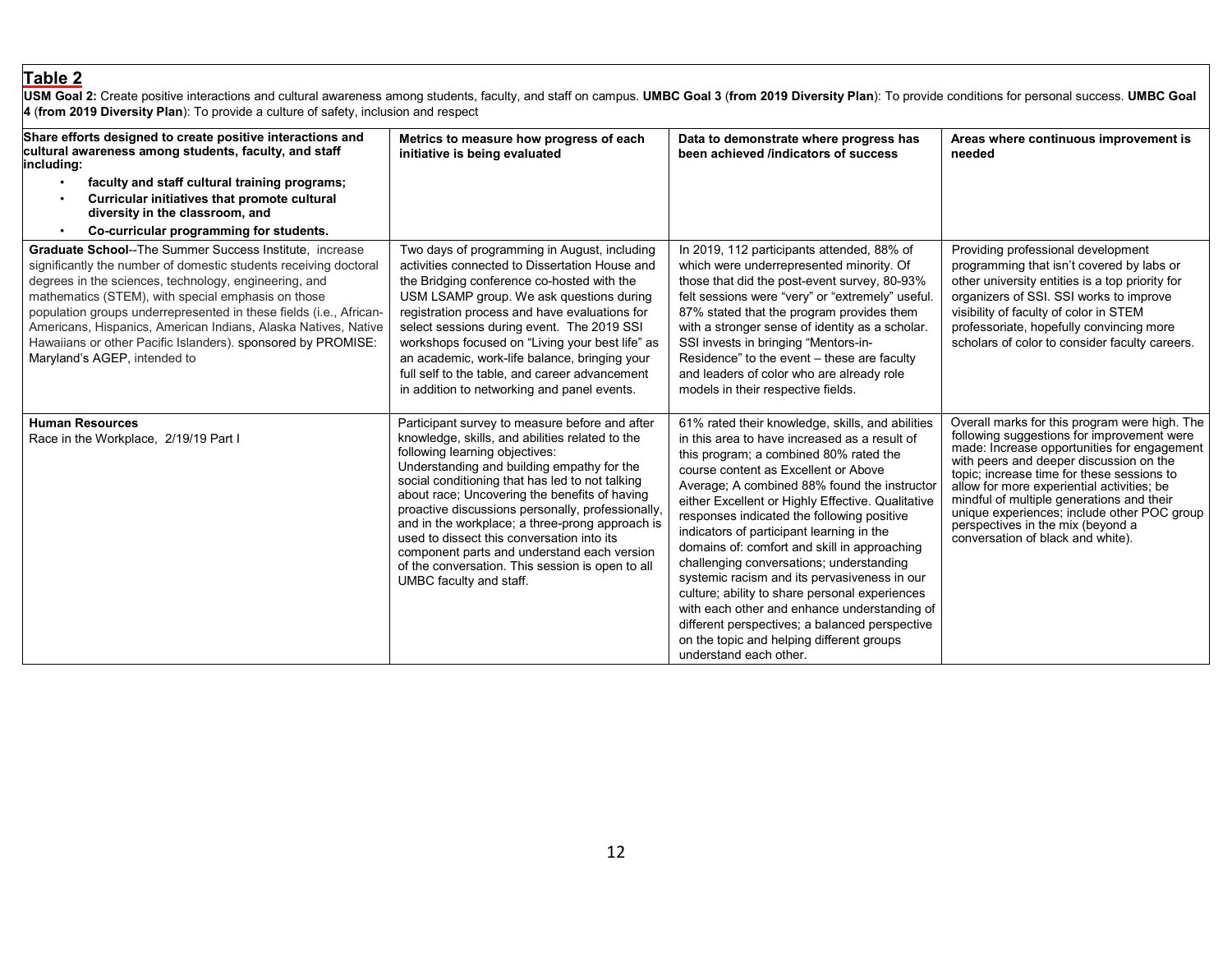| Share efforts designed to create positive interactions and<br>cultural awareness among students, faculty, and staff<br>including:<br>faculty and staff cultural training programs;<br>$\bullet$<br>Curricular initiatives that promote cultural<br>$\bullet$<br>diversity in the classroom, and<br>Co-curricular programming for students.<br>$\bullet$ | Metrics to measure how progress of each<br>initiative is being evaluated                                                                                                                                                                                                                                                                                                                                                                                                                 | Data to demonstrate where progress has<br>been achieved /indicators of success                                                                                                                                                                                                                                                                                                                                                                                                                                                                                                                                                                                                                                                     | Areas where continuous<br>improvement is needed                                                                                                                                                                                                                                                                                       |
|---------------------------------------------------------------------------------------------------------------------------------------------------------------------------------------------------------------------------------------------------------------------------------------------------------------------------------------------------------|------------------------------------------------------------------------------------------------------------------------------------------------------------------------------------------------------------------------------------------------------------------------------------------------------------------------------------------------------------------------------------------------------------------------------------------------------------------------------------------|------------------------------------------------------------------------------------------------------------------------------------------------------------------------------------------------------------------------------------------------------------------------------------------------------------------------------------------------------------------------------------------------------------------------------------------------------------------------------------------------------------------------------------------------------------------------------------------------------------------------------------------------------------------------------------------------------------------------------------|---------------------------------------------------------------------------------------------------------------------------------------------------------------------------------------------------------------------------------------------------------------------------------------------------------------------------------------|
| Human Resources contd<br>3/11/19 Race in the Workplace Part II                                                                                                                                                                                                                                                                                          | Participant survey to measure before and after<br>knowledge, skills, and abilities related to the<br>following learning objectives: Recognize the<br>actions that they can take to approach this topic<br>in a more productive way; Make personal<br>commitments to increase trust and build<br>relationships. This session is open to all UMBC<br>faculty and staff.                                                                                                                    | A combined 87% of participants rated the<br>course as Excellent or Above Average in<br>increasing their knowledge, skills, and<br>abilities in this topic area; a combined 87%<br>rated the course content as Excellent or<br>Above Average; A combined 88% found the<br>instructor either Excellent or Highly Effective.<br>Qualitative responses indicated the following<br>positive indicators of participant learning in<br>the domains of: addressing subtle and not<br>so subtle forms of racism when it happens;<br>increasing empathy for differing<br>experiences/perspectives of others; initiating<br>intentional conversations about race and<br>inclusion with colleagues, especially white<br>colleagues.            | Overall marks for this program were<br>high. The following suggestions for<br>improvement were made: Increase<br>visibility of this topic/workshop for<br>leaders and others on campus and<br>encourage broader attendance; either<br>fold in or create a separate course for<br>other people of color/identities (Latino,<br>LGBTQ). |
| Intercultural Development (HR Diversity Learning Track;<br>3/4/2019                                                                                                                                                                                                                                                                                     | Participant survey to measure before and after<br>knowledge, skills, and abilities related to the<br>following learning objectives: explore basic and<br>intermediate concepts related to intercultural<br>communication and develop skills designed to<br>improve their interactions across cultural<br>differences. Participants received a detailed<br>profile of their IDI results and had an opportunity<br>to discuss these within the context of inclusive<br>excellence at UMBC. | A combined 94% of participants rated the<br>course as Excellent or Above Average in<br>increasing their knowledge, skills, and<br>abilities in this topic area; a combined 82%<br>rated the course content as Excellent or<br>Above Average; A combined 100% found<br>the instructor either Excellent or Highly<br>Effective. Qualitative responses indicated<br>the following positive indicators of participant<br>learning in the domains of: awareness in<br>speaking to and working with members of<br>different cultures; empathy for the<br>experiences of members of other cultures in<br>learning new language, navigating our<br>culture, etc.; increased curiosity about<br>cultural customs, traditions, and behavior. | Overall marks for this program were<br>high. The following suggestions for<br>improvement were made: Less<br>instruction and more time for<br>personalized application and discussion;<br>time to debrief the IDI results prior to the<br>workshop and create a personalized<br>plan in the session                                   |
| <b>Student Affairs (Career Center)</b><br>Creating positive interactions and cultural awareness among<br>students, faculty, and staff by:<br>1. Collaborating with International Education Services to host<br>an International Student Career Conference.                                                                                              | Student Attendance. Post-participation survey<br>measured: Satisfaction                                                                                                                                                                                                                                                                                                                                                                                                                  | 60 students attended the Spring 2020<br>conference compared to 56 in spring<br>2019.                                                                                                                                                                                                                                                                                                                                                                                                                                                                                                                                                                                                                                               | Continue to increase student<br>participation.                                                                                                                                                                                                                                                                                        |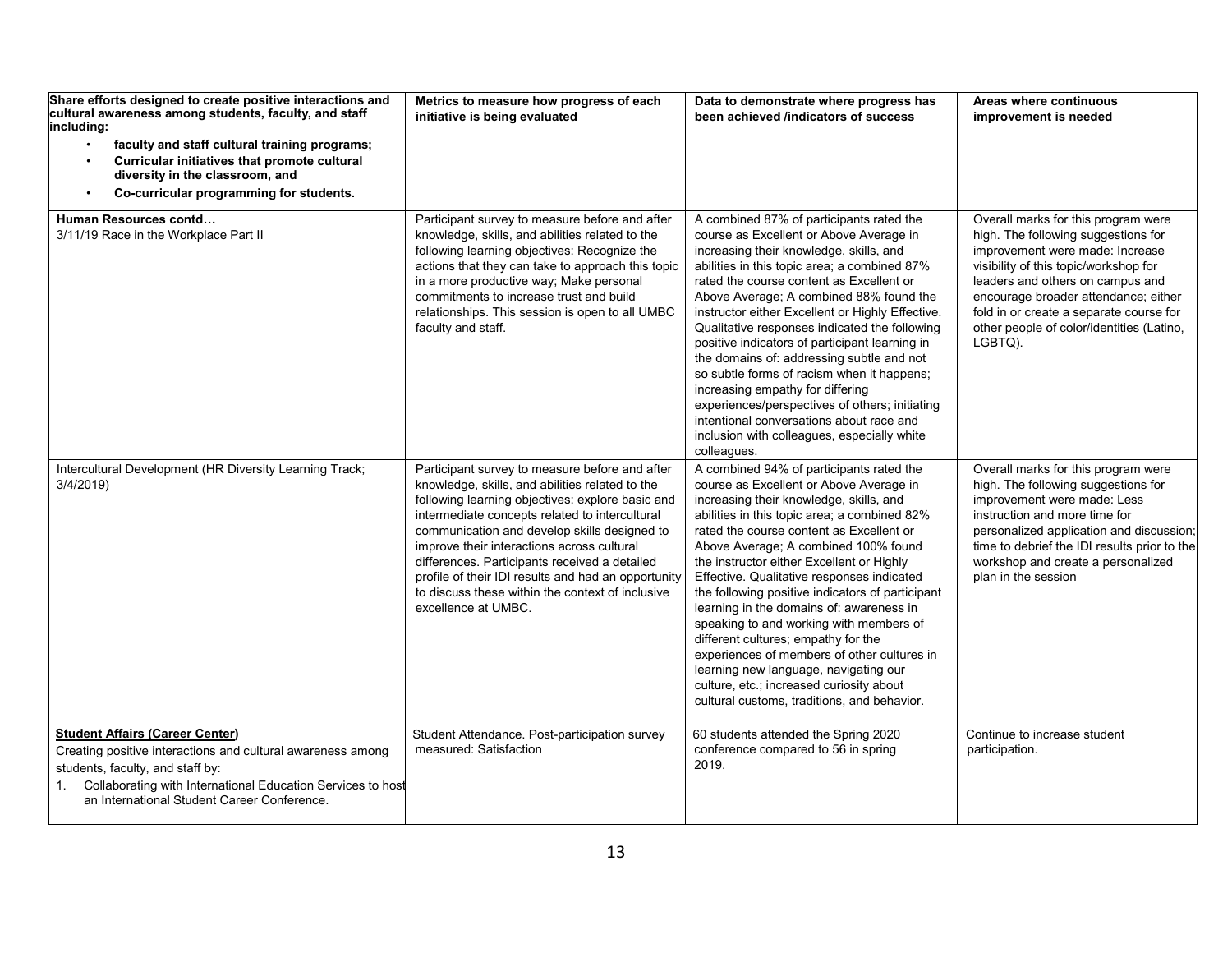| Share efforts designed to create positive interactions and<br>cultural awareness among students, faculty, and staff<br>including:<br>faculty and staff cultural training programs;<br>Curricular initiatives that promote cultural<br>diversity in the classroom, and<br>Co-curricular programming for students.                                                                                                     | Metrics to measure how progress of each<br>initiative is being evaluated                                                                                                                                                                                                                                                                                                                                                                         | Data to demonstrate where progress has<br>been achieved /indicators of success                                                                                                                                                                                                                                                                                                                                                                                 | Areas where continuous<br>improvement is needed                                                                                                                                                                                                                                                                                                             |
|----------------------------------------------------------------------------------------------------------------------------------------------------------------------------------------------------------------------------------------------------------------------------------------------------------------------------------------------------------------------------------------------------------------------|--------------------------------------------------------------------------------------------------------------------------------------------------------------------------------------------------------------------------------------------------------------------------------------------------------------------------------------------------------------------------------------------------------------------------------------------------|----------------------------------------------------------------------------------------------------------------------------------------------------------------------------------------------------------------------------------------------------------------------------------------------------------------------------------------------------------------------------------------------------------------------------------------------------------------|-------------------------------------------------------------------------------------------------------------------------------------------------------------------------------------------------------------------------------------------------------------------------------------------------------------------------------------------------------------|
| <b>Student Affairs (Campus Life)</b><br>Creating positive interactions and cultural awareness among<br>students, faculty, and staff by:<br>Implementing several SafeZone LGBTQ+ Allyship<br>Development Workshops throughout the year. This workshop<br>is designed to help students, alumni, staff, and faculty to create<br>a more welcoming, affirmative atmosphere for LGBTQ+<br>members of the UMBC community.  | Use participant post workshop evaluations that<br>include Likert scale and open-ended questions.<br>A pre and post-test is also implemented to<br>measure knowledge retention of SafeZone<br>content.                                                                                                                                                                                                                                            | Participants reported that the training offered a<br>safe, yet critical place to learn. Allowed<br>participants to explore the nuances between<br>sex, gender, gender identity, gender<br>expression, sexual orientation and romantic<br>orientation.                                                                                                                                                                                                          | Implementing a strategy to motivate<br>departments, offices, and campus<br>organizations to encourage their<br>students, alum, staff, and faculty to take<br>this day-long training. We will also<br>develop a more cohesive tracking<br>process to ensure we are capture the<br>number of faculty, staff and students<br>who participate in this training. |
| <b>Student Affairs (Campus Life)</b><br>Creating positive interactions and cultural awareness among<br>students, faculty, and staff by:<br>Hosting annual RESPECT Talk with Dr. Maura Cullen during<br>Welcome Week. Dr. Cullen's talk reinforces the UMBC value of<br>inclusive excellence and helps students think about creating<br>inclusive cultures.                                                           | -Number of students who attended the event<br>-Welcome Week post survey                                                                                                                                                                                                                                                                                                                                                                          | -A total of 917 students attended.<br>-85% of participants reported that Welcome<br>Week events, inclusive of Respect Talk,<br>resulted in understanding UMBC community<br>standards and expected behavior.<br>-76% of participants reported that after<br>attending Welcome Week Events, inclusive of<br>Respect Talk, they can articulate the<br>importance of inclusive excellence at UMBC.                                                                 | -An increase in the number of student<br>attendees and participants. Ongoing<br>development and metrics for student<br>learning outcomes.                                                                                                                                                                                                                   |
| <b>Student Affairs (Res Life)</b><br>Creating positive interactions and cultural awareness among<br>students, faculty, and staff by:<br>Holding several trainings for professional and<br>paraprofessional staff focused on lessening hate crimes and<br>reporting (Microaggressions training, Behind Closed Doors,<br>Code for Conduct and Res Hall Policy Training, University<br>Police Response Training, etc.). | - Professional staff data from evaluation<br>- Use participant pre and post training<br>evaluations to indicate participants level<br>of understand before and after trainings<br>to measure effectiveness                                                                                                                                                                                                                                       | -20 professional staff members completed<br>evaluation. 100% indicated that they agreed<br>microaggressions training gave them a better<br>understanding of what microaggressions are<br>and heightened their understanding of the<br>impact of microaggressions. 100% could define<br>microaggressions, explain the importance of<br>understanding how microaggressions impact<br>colleagues/self, and could list a commitment to<br>continuing the dialogue. | Ongoing development around metrics<br>and evaluations process for training.                                                                                                                                                                                                                                                                                 |
| <b>Student Affairs (Center for Democracy and Civic Life)</b><br>Creating positive interactions and cultural awareness among<br>students, faculty, and staff by:<br>Implementing annual STRIVE Leadership for Social Impact<br>Retreat (a 5-day immersive experience in which students<br>explore leadership through the lens of social justice, equity,<br>and inclusion)                                            | Participants complete evaluation forms at the<br>conclusion of the program in which they report<br>the extent to which they have gained new<br>insights about diversity, equity, and inclusion,<br>and have gained new insights about how to<br>communicate with people with identities,<br>experiences, and perspectives different from<br>their own. Participants also respond to open-<br>ended questions about their learning and<br>growth. | 2020 participants' mean response on a<br>scale from 1 (strongly disagree) to 5<br>(strongly agree): "I have gained new<br>insights about diversity, equality, and<br>inclusion." = $4.67$<br>"I have gained new insights about how to<br>communicate with people with identities,<br>experiences, and perspectives different<br>than mine." = $4.57$                                                                                                           | We are adding an interview component<br>to our program assessment. We also<br>continually update the program based on<br>new insights about civic learning and<br>democratic engagement.                                                                                                                                                                    |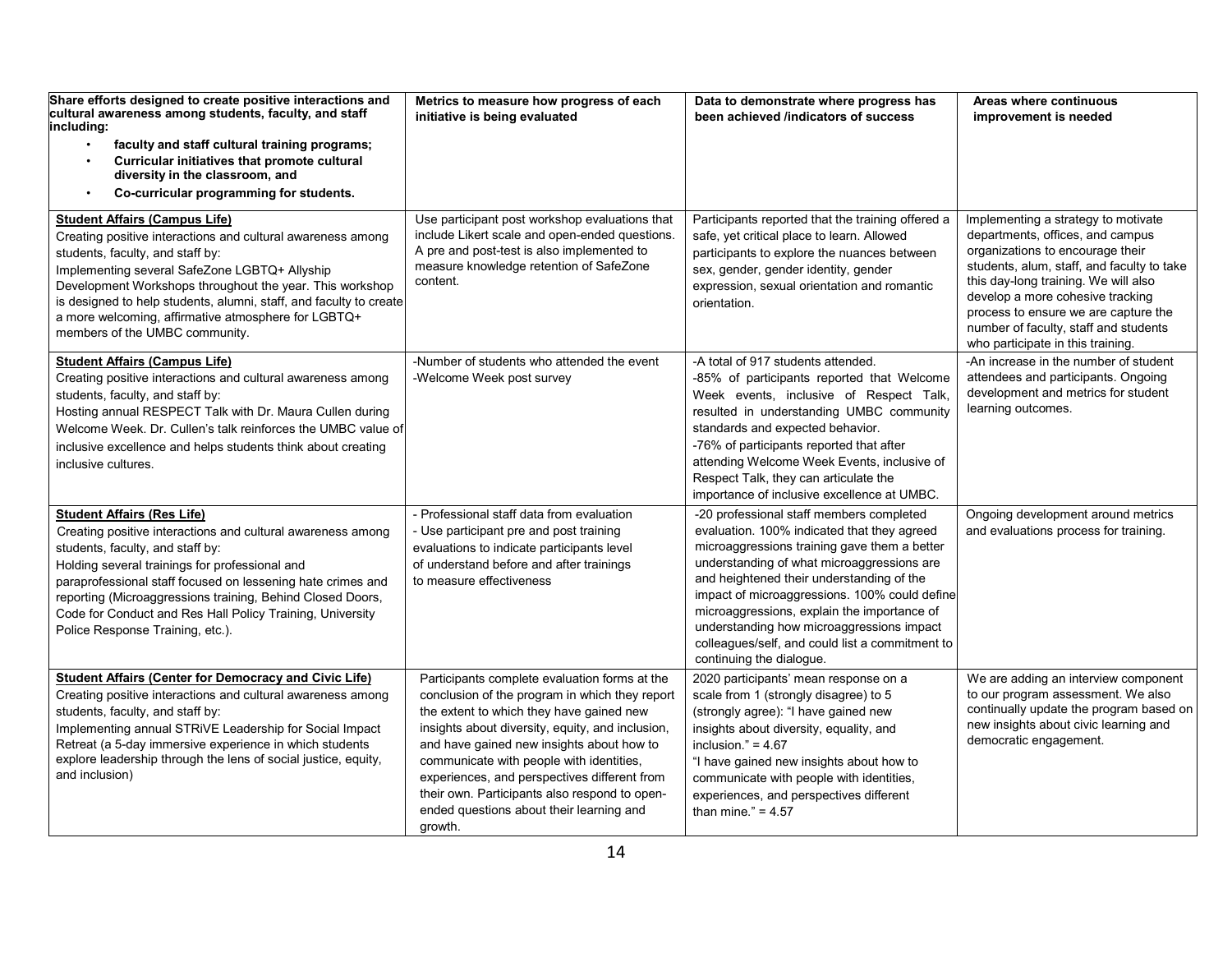| Share efforts designed to create positive interactions and<br>cultural awareness among students, faculty, and staff<br>including:<br>faculty and staff cultural training programs;<br>Curricular initiatives that promote cultural<br>$\bullet$<br>diversity in the classroom, and<br>Co-curricular programming for students.<br>$\bullet$ | Metrics to measure how progress of each<br>initiative is being evaluated                                                                                                                                                                                                                                                   | Data to demonstrate where progress has<br>been achieved /indicators of success                                                                                                                                                                                                                                                                                                                                                                                                                                                                                                                                                                                                                                                                | Areas where continuous<br>improvement is needed                                                                                                                                                                                                                                                       |
|--------------------------------------------------------------------------------------------------------------------------------------------------------------------------------------------------------------------------------------------------------------------------------------------------------------------------------------------|----------------------------------------------------------------------------------------------------------------------------------------------------------------------------------------------------------------------------------------------------------------------------------------------------------------------------|-----------------------------------------------------------------------------------------------------------------------------------------------------------------------------------------------------------------------------------------------------------------------------------------------------------------------------------------------------------------------------------------------------------------------------------------------------------------------------------------------------------------------------------------------------------------------------------------------------------------------------------------------------------------------------------------------------------------------------------------------|-------------------------------------------------------------------------------------------------------------------------------------------------------------------------------------------------------------------------------------------------------------------------------------------------------|
| <b>Student Affairs (Interact Dialogue)</b><br>Creating positive interactions and cultural awareness among<br>students, faculty, and staff by:<br>Expanding the Interact Dialogue program. Interact is a 5 week<br>session focused on foundational dialogue skills, cultural<br>storytelling and critical self-reflection.                  | -Extensive pre and post survey process,<br>including focus group.<br>-Scanned UMBC card at every session to track<br>attendance.<br>-Held ongoing check-ins and facilitator logs with<br>peer facilitators to provide ongoing support.                                                                                     | -Expanded participation from 36 participants<br>in 2018 to 160 participants in 2019<br>-Based on post-survey data, 79% respondents<br>strongly agreed that the program made them<br>more inclusive leaders, 81% strongly agreed<br>that the program has made them more<br>engaged community members, and 74% found<br>the program to be extremely effective in<br>dialoguing across difference.                                                                                                                                                                                                                                                                                                                                               | -Exploring expansion beyond first year<br>residence hall participants.                                                                                                                                                                                                                                |
| <b>Women's Center</b><br>One-time events on variety of issues related to diversity<br>and cultural awareness (e.g. Women of Color Reception,<br>Brave Space Forums, Take Back the Night, etc.)                                                                                                                                             | Event surveys/assessment; Attendance<br>uploaded to myUMBC participant data in order<br>to access better data about students using<br>these programs.                                                                                                                                                                      | Rebranding of Brave Space Forums and a<br>theme of Deconstructing Womanhood<br>produced a massive turnout for fall. Reception<br>has been extremely positive with 100%<br>positive responses to the evaluation question:<br>"As a result of this roundtable. I believe that I<br>can engage in a conversation about why this is<br>a social justice issue."<br>Nearly all of the respondents (n=64; 93.75%)<br>felt that as a result of TBTN 2019, they felt<br>more comfortable in supporting a friend who<br>has experienced sexual assault. 87.5% of<br>respondents reported having a better<br>understanding about sexual assault and 76.6%<br>reported having a better understanding of<br>affirmative consent.<br>(TBTN 2020 cancelled) | Continue to increase campus community<br>participation and awareness of these<br>events; for larger events increase the<br>evaluation participation rates<br>COVID-19 resulted in several large<br>events and programs to be cancelled.                                                               |
| Women's Center - On-going identity-based discussion-<br>based programs: Women of Color Collective; Between<br>Women (for LGBTQ-identified women); Spectrum (for<br>transgender and gender non-binary students); Women in<br>STEM; and We Believe You (for survivors of sexual<br>violence); Returning Women Students programming.          | Attendance and observation rubrics completed<br>by group facilitators; Attendance for Between<br>Women, Spectrum and WOCC uploaded to<br>myUMBC participant data in order to access<br>better data about students using these<br>programs.<br>End of year survey for We Believe You and<br><b>Returning Women Students</b> | Observation rubrics indicate participants<br>consistently indicated feelings of campus-<br>based engagement, belonging, or<br>empowerment as a result of group discussion<br>and membership; Spectrum moved from once<br>a month events/program to bi-weekly<br>discussion group.<br>FY20: 43% of WoCC participants went to more<br>than one meeting<br>FY20: 60% of BW participants went to more<br>than one meeting                                                                                                                                                                                                                                                                                                                         | Attendance at some of these discussion-<br>based programs vary and are often<br>inconsistent and may benefit from more<br>formal assessment to help re-shape or<br>brand this programming; At peek times<br>during the semester We Believe You is<br>oversubscribed making facilitation<br>difficult. |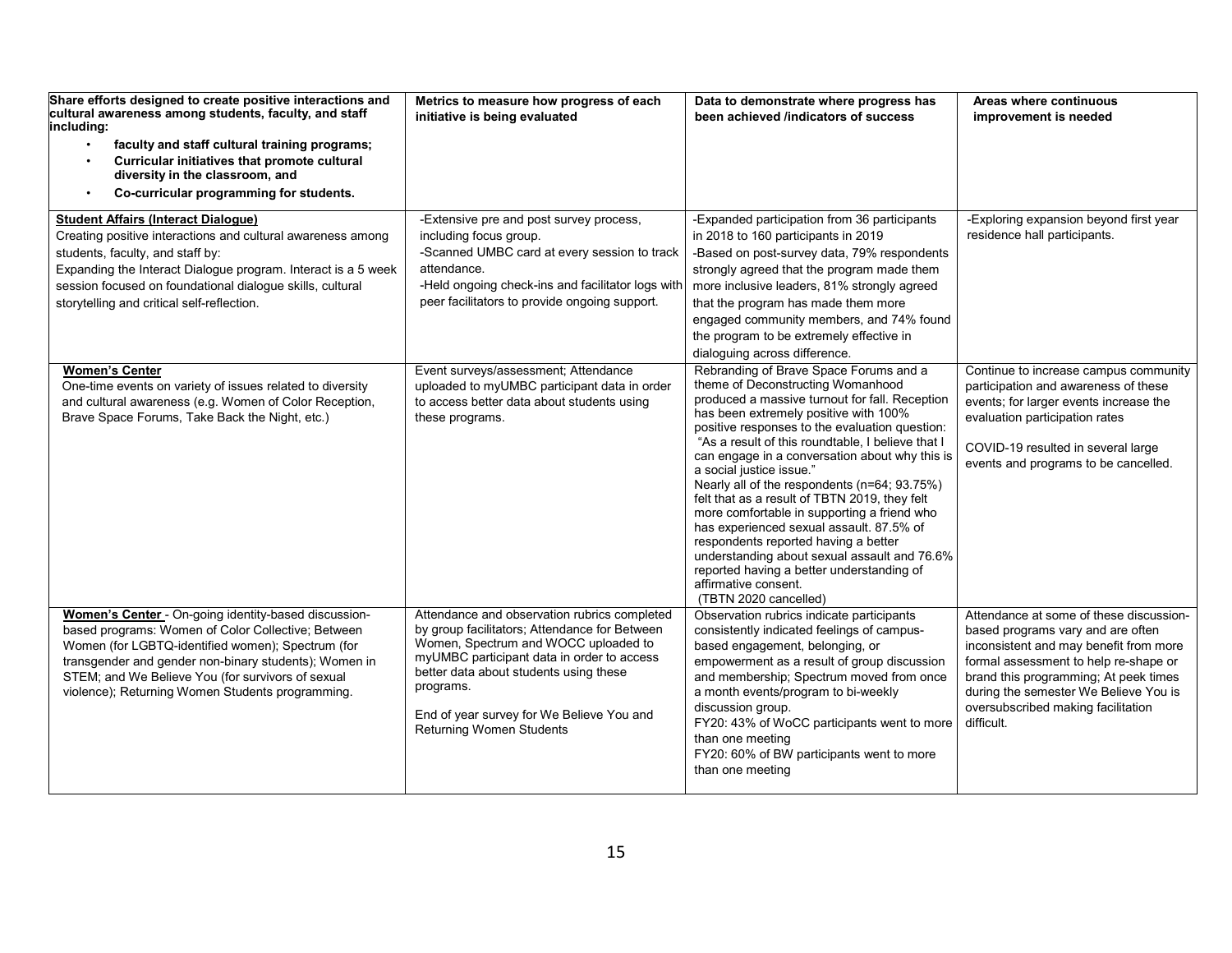| Share efforts designed to create positive<br>interactions and cultural awareness among<br>students, faculty, and staff including:<br>faculty and staff cultural training programs;<br>Curricular initiatives that promote cultural<br>diversity in the classroom, and<br>Co-curricular programming for students. | Metrics to measure how progress of<br>each initiative is being evaluated                       | Data to demonstrate where progress<br>has been achieved /indicators of<br><b>SUCCESS</b>                                                                                                                                                                                                                                                                                                                                                                | Areas where continuous<br>improvement is needed                                                                                                                                                                                                                                                                         |
|------------------------------------------------------------------------------------------------------------------------------------------------------------------------------------------------------------------------------------------------------------------------------------------------------------------|------------------------------------------------------------------------------------------------|---------------------------------------------------------------------------------------------------------------------------------------------------------------------------------------------------------------------------------------------------------------------------------------------------------------------------------------------------------------------------------------------------------------------------------------------------------|-------------------------------------------------------------------------------------------------------------------------------------------------------------------------------------------------------------------------------------------------------------------------------------------------------------------------|
| Women's Center contd<br>Skill-based workshops for faculty, staff and students. Most<br>requested workshops are Supporting Survivors of Sexual<br>Violence/Title IX and workshops related to micro<br>aggressions (with a focus on gender)                                                                        | Workshop surveys Supporting Survivor<br>workshop and micro aggressions is a pre/post<br>survey | FY20: 16% increase in confidence creating a<br>survivor-responsive campus and 22%<br>increase in sense of confidence in<br>preparedness to support a survivor for<br><b>Supporting Survivors</b><br>FY20: 100% participants learned at least 1<br>strategy for responding to microaggressions<br>89% they definitely understood the meaning<br>of a microaggression in post-test survey<br>compared to 5% in pre-test for<br>microaggressions workshop. | Continue expanding content availability<br>to a greater number of students, faculty,<br>and staff to attend our workshops;<br>Finding balance between offering<br>individualized 1-1 support and having<br>bandwidth to provide workshops<br>COVID-19 resulted in several large<br>events and programs to be cancelled. |

#### **Item 3:**

**USM Goal 3:** Provide a statement regarding the process for the reporting of hate-based crimes as consistent with federal requirements under Clery, **UMBC Goal 3 (from 2019 Diversity Plan**): To provide a culture of safety, inclusion and respect.

The UMBC Police have specific protocols and policies for reporting and response to hate crimes on Campus. Individuals or groups who are a victim of a hate crime can report this by calling UMBC Police or by emailing us through our website. In addition, victims can report to a variety of offices on Campus, including Student Judicial Programs, Title IX Office, Student Disability Services, and Residential Life. Once UMBC Police receive report of hate crime officers must follow specific response policy that outlines mandated steps, including notification and engagement of UMBC Police Command Staff, crime scene processing, witness canvassing, written statements, removal of any offensive language or symbols, and victim support. All hate crimes assigned to a UMBC Detective for high priority follow up. Lastly a mass email notification is sent to the community notifying them of the incident.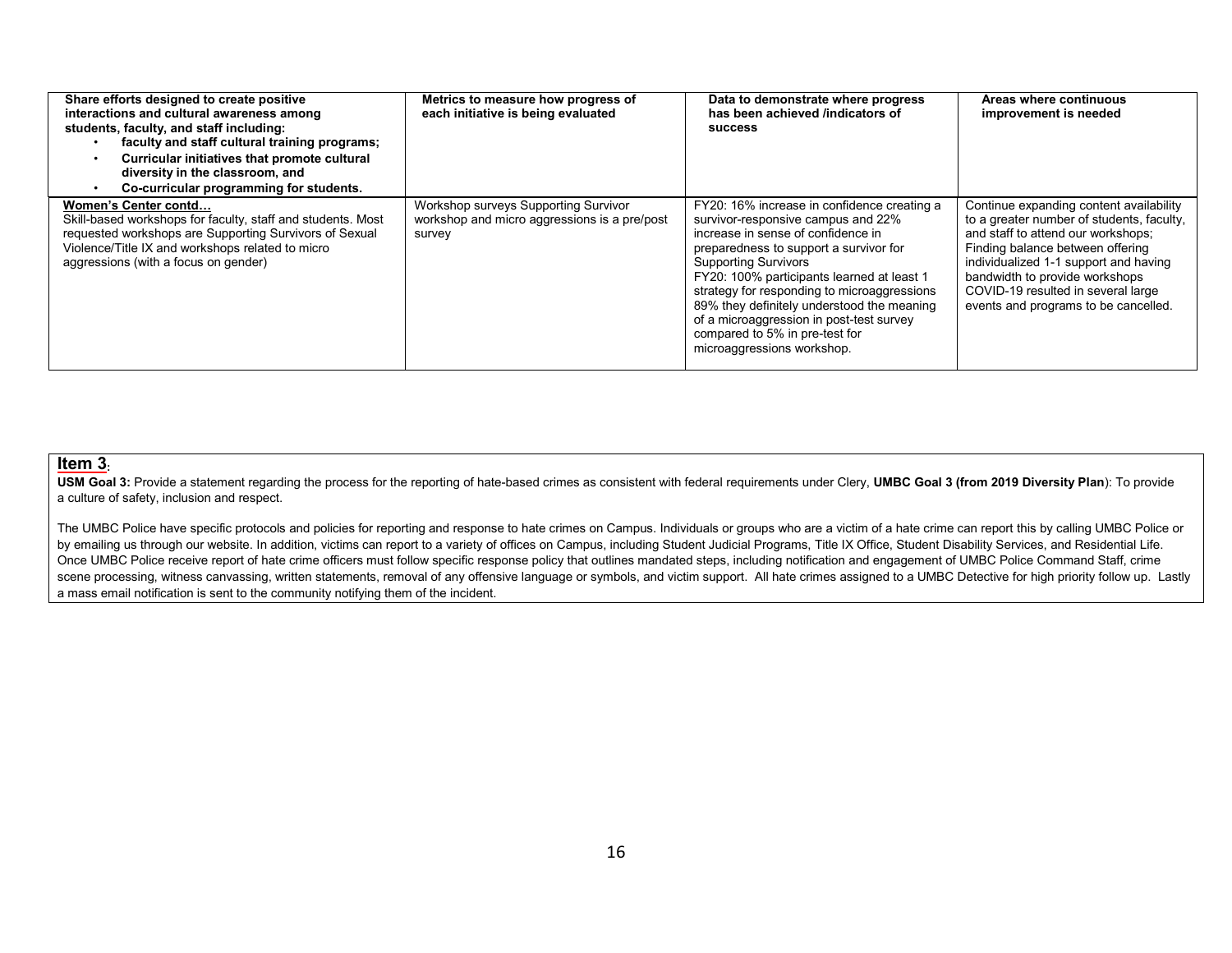## **DIVERSITY PLAN UMBC APRIL 2019**

#### **INTRODUCTION**

The University of Maryland, Baltimore County (UMBC) has established a commitment to diversity as one of its core principles for the recruitment and retention of faculty, staff and students and for the quality of the academic and campus community. Founded in 1966, UMBC is a selective, historically-diverse, public research university with a total student enrollment of 13,767 for Fall 2018. Diversity is defined at UMBC in its fullest scope, embracing not only racial and ethnic groups and individuals who are or have been underrepresented in higher education, but also including religious affiliation, sexual orientation and gender identity, disability, foreign nationality, non-traditional student status, and other important characteristics.

UMBC's first Diversity Plan was written in 2009, in response to a state mandate. The original plan articulated four overarching diversity goals for UMBC. Over the intervening years, UMBC's wealth of diversity initiatives has deepened and grown, while the four overarching institutional goals have remained constant. The 2019 Diversity Plan for UMBC retains the four overarching UMBC diversity goals and integrates them with the two guiding diversity goals from USM, as required in the Diversity Report UMBC is mandated to submit annually.

In development of the 2019 plan, UMBC has integrated the broad diversity scaffolding with the specific, diversity-related goals from UMBC's recent strategic plan to form part one as the core of the plan. It is anticipated that part one of the 2019 Diversity Plan will warrant review for possible updating in 2024. Part two of the 2019 Diversity Plan is the annual update portion. This portion of the plan integrates the specific, diversity-related strategies (identified for 2018- 2020 and continuing from 2016-17 and 2017-18) from UMBC's 2018 strategic planning implementation document. It is anticipated that part two of the Diversity Plan will be updated annually--as needed and based on continued implementation of UMBC's strategic plan--at the time UMBC develops its annual Diversity Report.

Finally, it is important to note that UMBC frequently implements its plans for diversity through programs executed in the normal course of daily operations of the University, without designating them as diversity programs. For example, a large proportion of UMBC's transfer students are persons of color. Because UMBC is strongly committed to ensuring the success of its transfer students, UMBC actively supports the racial and cultural diversity in its student population through programs that support transfer students. Because UMBC has thus woven many of its diversity programs into the fabric of how it supports all students, faculty, and the campus community, some of the initiatives included in part two of this plan may not include descriptors such as "diversity" but are nevertheless an important part of UMBC's ongoing plan for supporting and enhancing cultural and racial diversity at UMBC.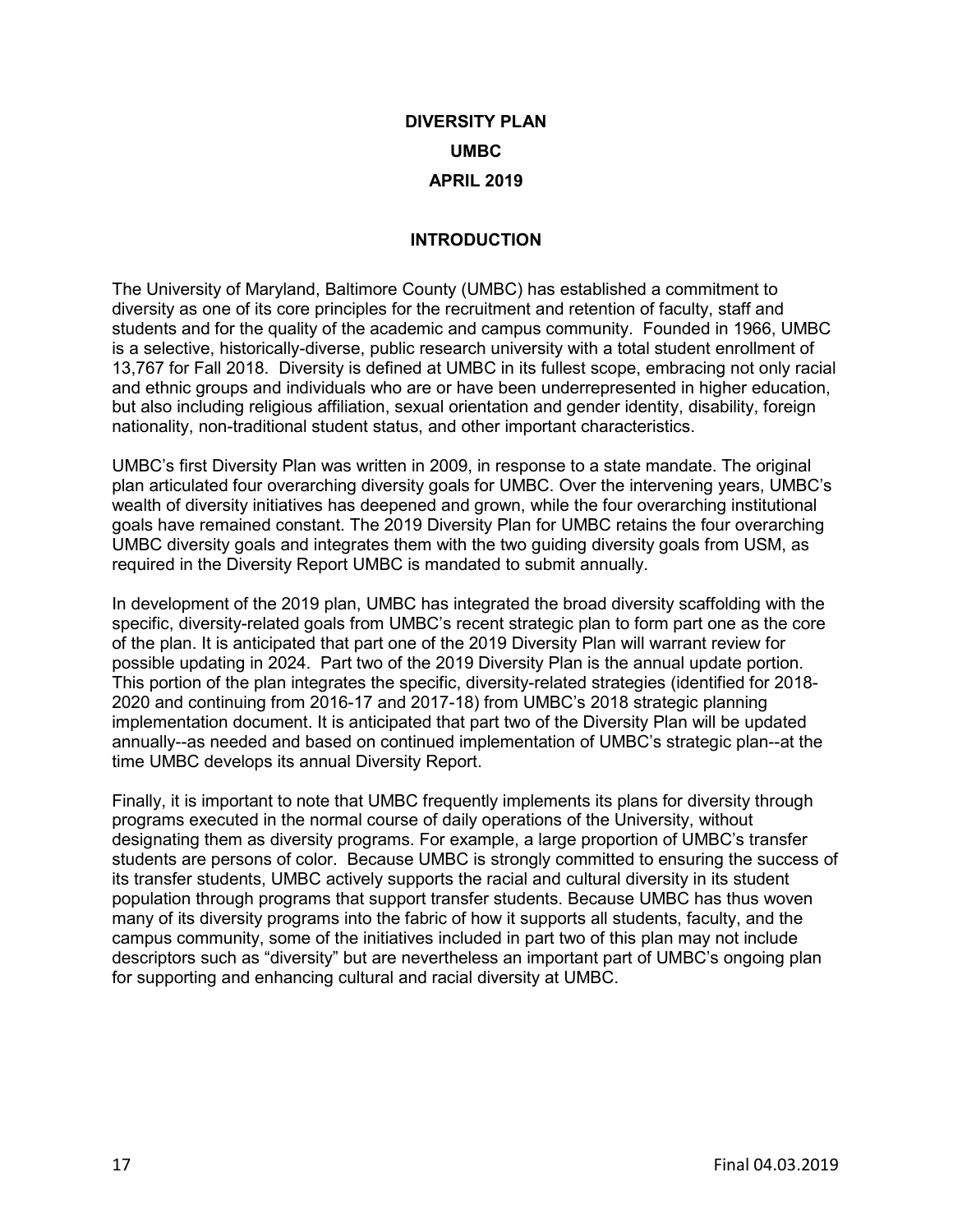### **Overarching Diversity Goals of USM and UMBC**

USM Goal 1: Increase the numerical representation of traditionally underrepresented groups among students, staff, and faculty.

UMBC Goals:

- To ensure access to educational and employment opportunities for a diverse, student, faculty, and staff community
- To encourage and support individual development and advancement
- To provide conditions for personal success

USM Goal 2: Create positive interactions and cultural awareness among students, faculty, and staff on campus.

UMBC Goal:

• To provide a culture of safety, inclusion and respect

#### **PART I**

#### **Core Diversity Plan, 2019-24**

Excerpts from *Our UMBC, A Strategic Plan for Advancing Excellence* that support and advance USM's and UMBC's overarching diversity goals

#### **Strategic Plan Preface**

With this plan, our UMBC community focuses on strategic steps toward the next level of inclusive excellence. The plan honors our founding commitment to serve the citizens of Maryland and welcome people of all backgrounds into the life of the university. It builds on our achievements as a selective, public research university strongly connected with the economic and civic life of the Baltimore region and the State of Maryland.

#### **University Mission**

UMBC is dedicated to cultural and ethnic diversity, social responsibility, and lifelong learning.

#### **University Vision**

Our UMBC community redefines excellence in higher education through an inclusive culture that connects innovative teaching and learning, research across disciplines, and civic engagement. We will advance knowledge, economic prosperity, and social justice by welcoming and inspiring inquisitive minds from all backgrounds.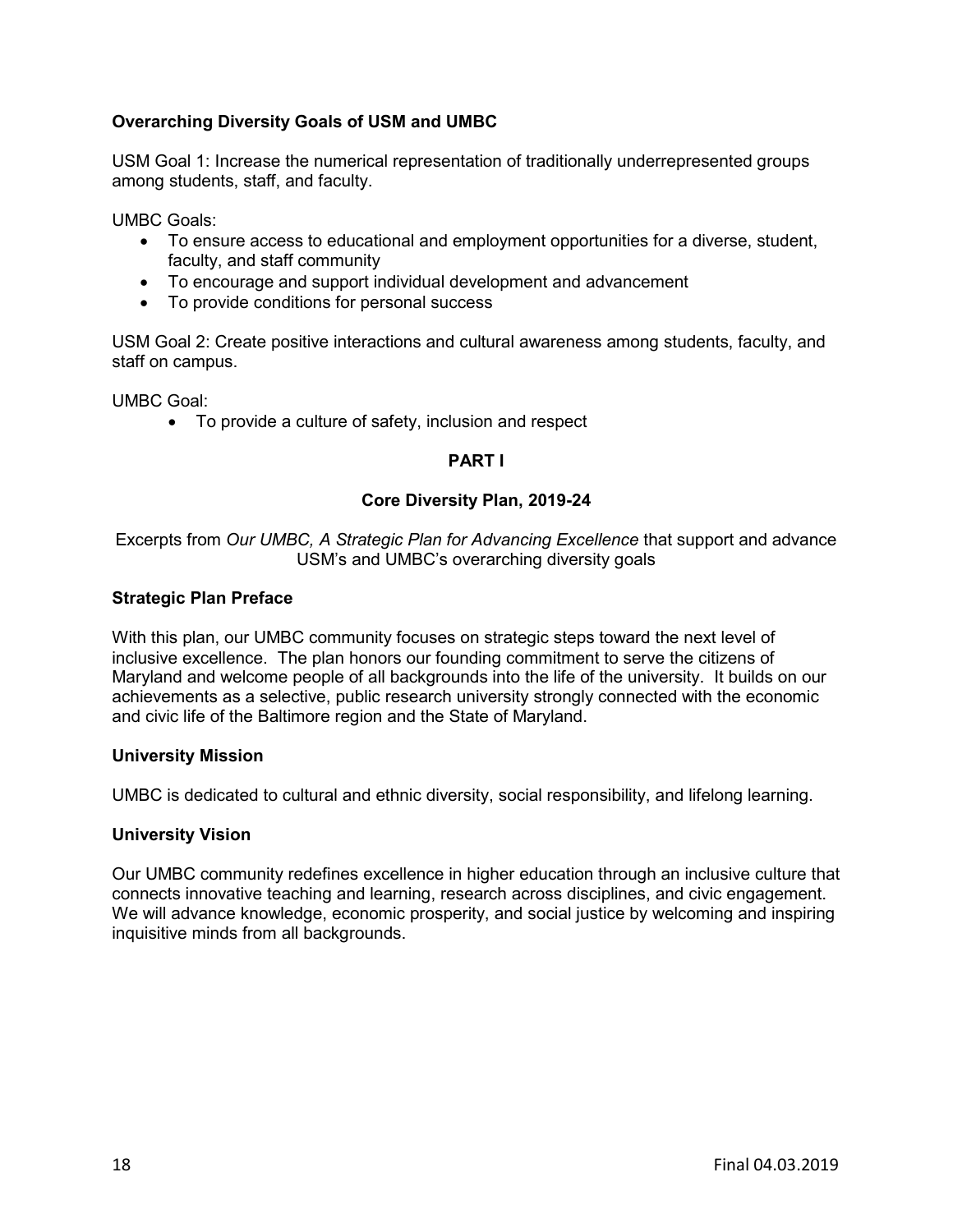### *FOUR FOCUS AREAS OF STRATEGIC PLAN*

#### **Focus Area One: The Student Experience**

#### **Strategic Goals**

Leverage the strength of UMBC's compositional diversity by increasing the cultural and global competencies of all students.

#### **Supporting Objectives**

3.1 Develop communities of practice that deliberately focus on developing skills, attitudes, and experiences that promote global and cultural competency. Consider adding global and cultural competency as the fifth area of student competency.

*Students can clearly articulate how interactions and connections with diverse people on campus can translate to their lives and careers post-graduation.*

3.2 Increase significantly the diversity of tenure-track faculty.

*Aggressively recruit and retain underrepresented minority faculty with the goal of increasing the diversity of UMBC faculty to, at a minimum, mirror the diversity of UMBC's student population.*

3.3 Research student perceptions of staff diversity to better understand the effects of staff compositional diversity in the student experience and guide staff diversity priorities. *Conduct an assessment of and develop recommendations concerning the impact of staff compositional diversity in the student experience.*

5.1 Improve student services

#### **FOCUS AREA TWO: Collective Impact in Research, Scholarship, and Creative Achievement**

#### **Primary Goal**

Elevate UMBC as a nationally and internationally recognized research university strongly connected with the economic and civic life of the Baltimore region and the State of Maryland. The key drivers in achieving this goal are: creating an inclusive environment for faculty, students, and staff developing excellence in new intellectual frontiers; and fostering multidisciplinary and inter-institutional approaches that build research across the campus.

#### **Strategic Goals**

- 1. Potential focus areas for the development of multidisciplinary scholarship, creative activity, and research excellence include, but are not limited to, environmental studies, health, national security, data science, and civically engaged and global/transnational scholarship
- 2. Increase UMBC's research prominence through sustained investment in faculty and staff hiring, retention, and development.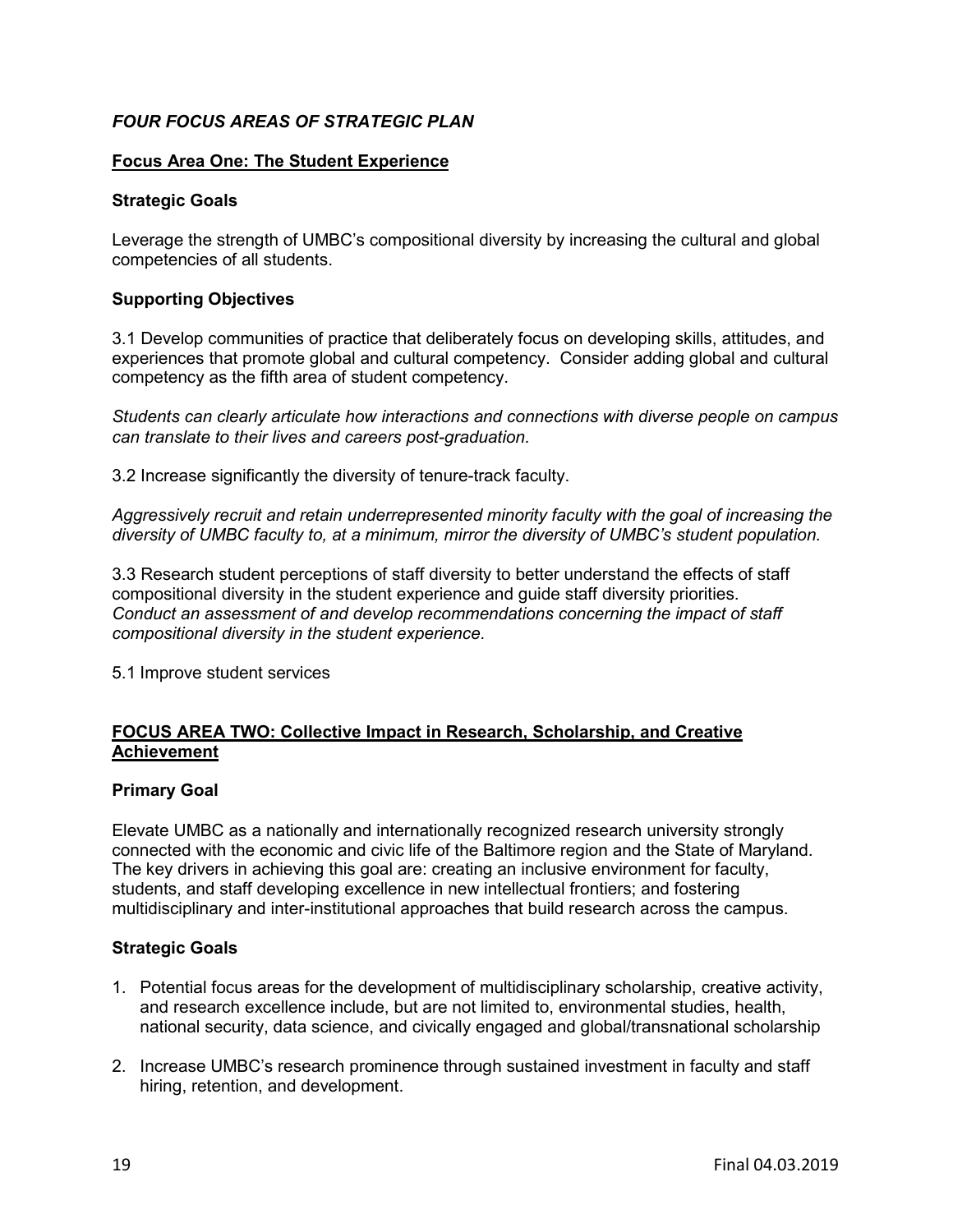#### **Supporting Objectives**

2.1 Recruit, support, promote, and proactively retain a more diverse, research-active faculty at both the junior and mid-career levels to build research capacity, productivity and excellence.

*Support significant, sustained growth in ethnic, racial, and gender diversity among tenure-track faculty and exempt and non-exempt staff.*

2.2 Attract a highly diverse graduate student body, based on UMBC's national model of undergraduate diversity and success.

2.4 Increase the number of faculty, in all disciplines and interdisciplines, with national and international reputations for the quality and impact of their scholarship or creative activities*.*

#### **FOCUS AREA THREE: Innovative Curriculum and Pedagogy Supporting Objectives**

1.2 Increase the size and diversity of full-time faculty and their engagement in first- and secondyear student learning experiences. *Steadily grow the diversity of full-time faculty.*

#### **FOCUS AREA FOUR: Community and Extended Connections**

#### **Primary Goal**

To build, nurture, and extend connections with diverse internal and external partners to enrich campus life, local neighborhoods, the state, and the surrounding region.

#### **Strategic Goals**

Promote a campus-wide culture that recognizes, supports, catalyzes, and celebrates collaboration and partnerships with groups at the local, state, regional, national, and international levels, including the K-12 education system.

#### **Supporting Objectives**

1.1 Adopt a common framework of best practices for developing and maintaining community connections and partnerships that includes ways to recognize and reward community connections and community-engaged scholarship.

*Increase the number and quality of community connections.*

*Increase engaged scholarship and learning.*

3.5 Better communicate availability of campus services and events to community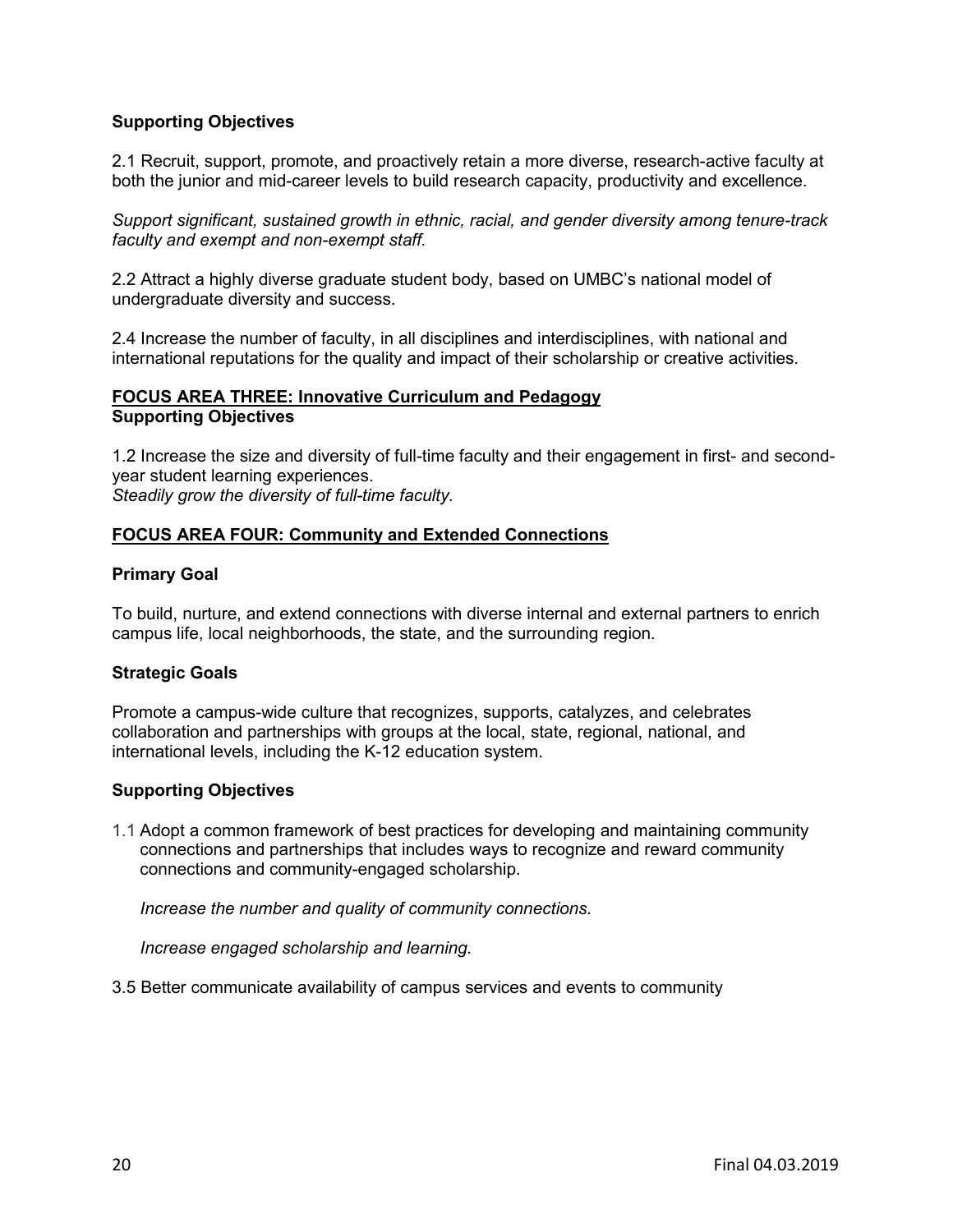#### **PART II**

#### **2019 Annual Update to UMBC Diversity Plan**

Excerpts from UMBC's *Strategic Plan Implementation Document, August 2018*, that support and advance USM's and UMBC's overarching diversity goals

#### *FOUR FOCUS AREAS AND FOUNDATIONS OF STRATEGIC & IMPLEMENTATION PLANS*

#### *Selected from Next Steps for 2018-20 and continuing initiatives from 2016-17 and 2017-18*

#### **FOCUS AREA ONE: The Student Experience**

#### *The Student Experience 2.1*

- Continue to support the MOU Data Sharing agreement with feeder schools, to improve experiences of transfer students (IRADS)
- Continue to implement STEM Transfer Student Success Initiatives (CNMS)
- Continue to implement BUILD Initiatives/Hill-Lopes Scholarship to support students placed at high risk (CNMS)
- Continue to increase participation in the Summer Bridge Program through enhanced marketing and the newly established Retriever Jumpstart Scholarship (UAA; EM)

#### *The Student Experience 3.1*

- Expand Interact a pilot program designed to develop basic listening and interaction skills to help first year students navigate culturally diverse contexts - to all first year residence halls (SA)
- Participate in the American Council on Education 2018-2020 Internationalization Laboratory, a cohort-based program that will enable UMBC to further develop the international dimensions of our strategic plan
- Participate in MIEC retreat and plan activities for AY 2019
- Develop an updated vision for diversity and inclusion in COEIT (COEIT; CWIT)
- Expand New Student Orientation "Dawg Days" optional excursions to include "Dawg Days Abroad" to introduce new students to the many benefits of study abroad (EM; IES)
- Transition Study Abroad Fair to Global Opportunities Fair to encourage student participation in both on- and off-campus global learning programs (IES)
- Continue to expand New Student Orientation "Dawg Days" optional excursions to include "Dawg Days Abroad" to introduce new students to the many benefits of study abroad (EM; IES)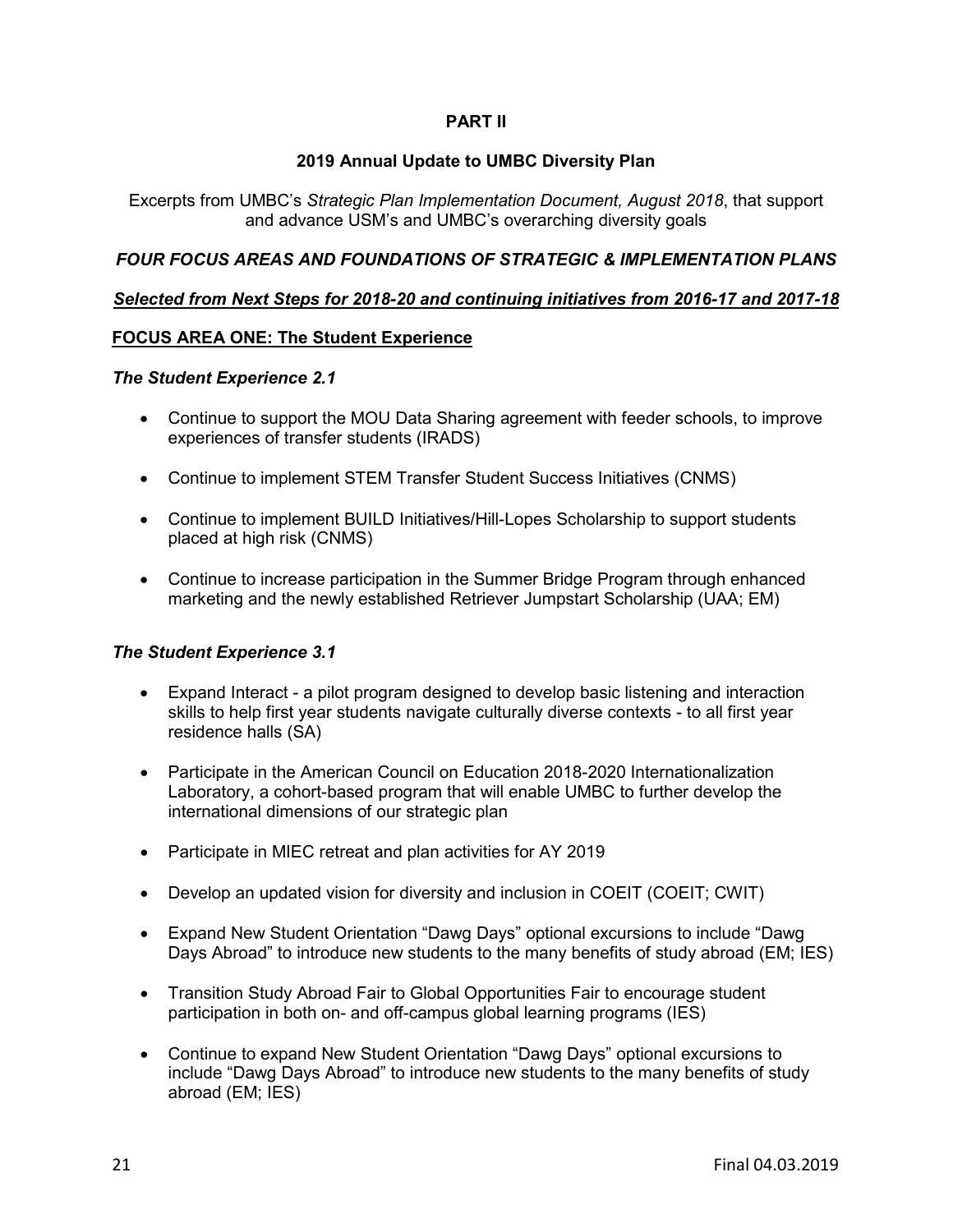#### *The Student Experience 3.2*

- Conduct 10 more searches from the multi-year hiring plan (CAHSS)
- Conduct searches for the next cohort of Pre-Professoriate Fellows (CNMS, COEIT)
- Conduct searches for the next cohort of new Postdoctoral Fellows for Faculty Diversity
- Where appropriate consider conversion of current Postdoctoral Fellows for Faculty Diversity and Pre-Professor Fellows to tenure-track positions
- Conduct assessment to respond to issues related to staff diversity and student experience
- Continue to support the five-year initiative to promote diversity and inclusion in the humanities through a grant from the Andrew W. Mellon Foundation (CAHSS; Dresher)
- Continue to bring in and support international professors, researchers and scholars to UMBC via the US Department of State's Exchange Visitor Program (IES)

#### *The Student Experience 3.3*

• Develop the work plan of the Director of Inclusion in Student Affairs, to assess and respond to issues related to staff diversity and student experience (SA)

#### *The Student Experience 4.1*

• *Continue to work with* the International Student Exchange Program, a study abroad consortia, to help students study abroad for about the same cost as studying at UMBC (IES)

#### *The Student Experience 5.1*

- Implement an online immigration case management system for international students  $(IES)$
- Hire an additional advisor to increase access to international student support services (IES)
- Continue to offer a financial literacy introductory session as part of our mandatory new student orientation program
- Continue to provide Financial Smarts Cash Course to hundreds of students
- Continue to pilot the "Financialsmarts Grant," a program designed to encourage financially neediest students to complete our online financial literacy course (EM; FS)

#### *The Student Experience 5.3*

• Expand promotion of arts and culture events to students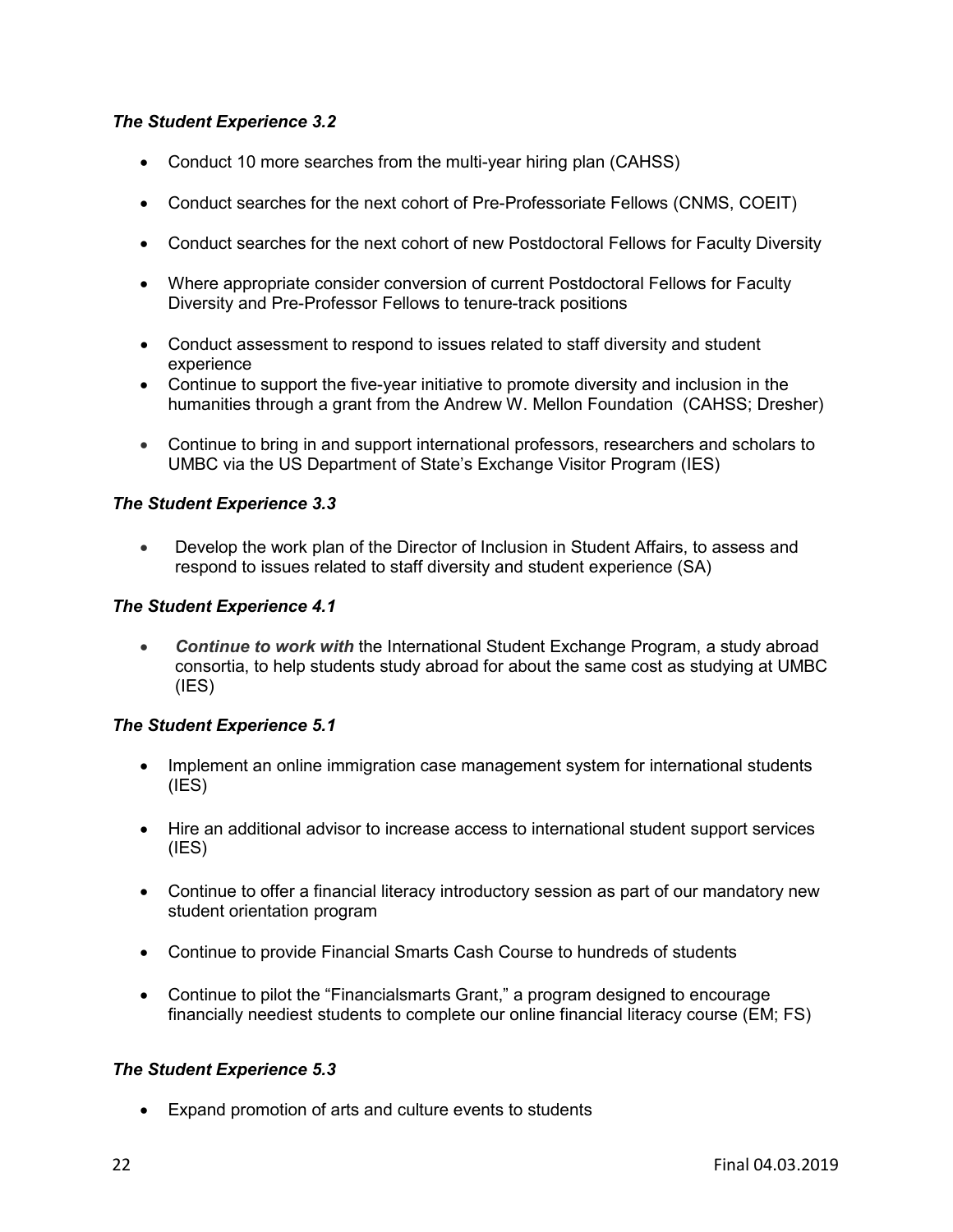• Continue to develop intercultural development workshops and simulations for faculty and staff (IES; HR)

#### *The Student Experience 5.4*

• Continue to expand the 'Study Abroad Ambassador Program' to fall and spring semester study abroad programs (IES)

#### **FOCUS AREA TWO: Collective Impact in Research, Scholarship, and Creative Achievement**

#### **The Student Experience 3.2**

- Conduct searches for the next cohort of new Postdoctoral Fellows for Faculty Diversity
- Where appropriate consider conversion of current Postdoctoral Fellows for Faculty Diversity and Pre-Professor Fellows to tenure-track positions
- Launch Request for Proposals for multi-disciplinary ILSB-related convergent research initiatives

#### **Collective Impact in Research, Scholarship, and Creative Achievement 1.2**

- Explore ways to leverage the Federal Work Study Program to support more diverse student participation in undergraduate research (EM, UAA)
- Continue to explore ways to leverage the Federal Work Study Program to support more diverse student participation in undergraduate research (EM, UAA)

#### **FOCUS AREA THREE: Innovative Curriculum and Pedagogy**

#### **The Student Experience 3.2**

- Conduct searches for the next cohort of new Postdoctoral Fellows for Faculty Diversity
- Where appropriate consider conversion of current Postdoctoral Fellows for Faculty Diversity and Pre-Professor Fellows to tenure-track positions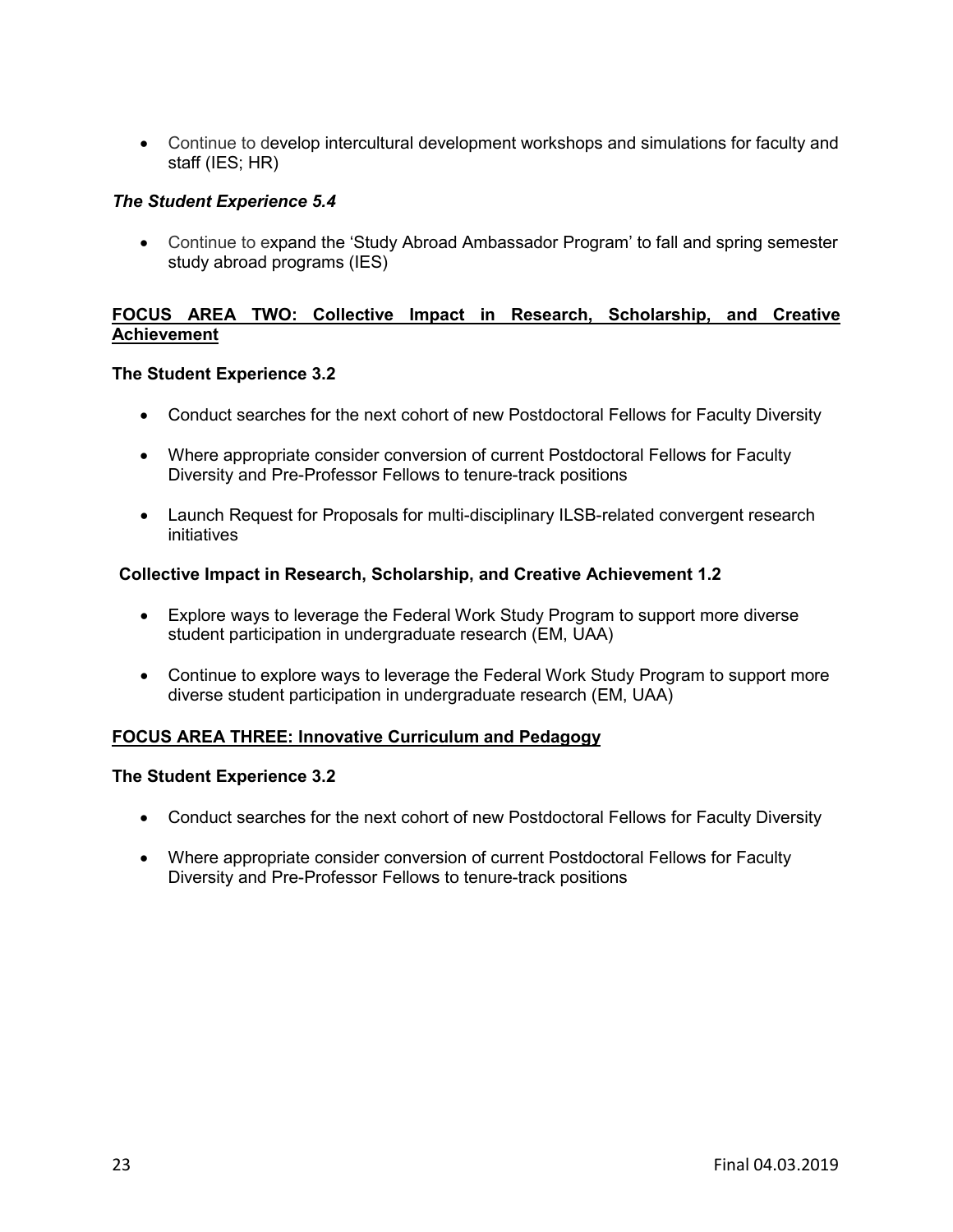### **FOCUS AREA FOUR: Community and Extended Connections**

#### **Community and Extended Connections 1.4**

- Continue to prepare local high school students from low-income and first-generation college backgrounds to succeed in higher education through the Upward Bound **Program**
- Continue to work with the "Math Coach" program we launched at Lakeland Elementary Middle School (UAA)
- Staff, students, and faculty continue to play a leadership role in Breaking Ground Imagining America

#### **Community and Extended Connections 3.2**

- Develop partnerships with other arts and culture organizations in Baltimore (CAHSS)
- Continue to work with the Choice Program at UMBC which was chosen by Starbucks to be the community partner for their new Baltimore City opportunity cafe under construction in East Baltimore
- Continue to establish the Sherman Center for Early Learning in Urban Communities to improve STEM, literacy, and mathematics education in early childhood
- Continue to partner with Northrop Grumman Foundation and Northrop Grumman Mission Systems to create the new Lakeland Community and STEAM Center
- Continue to implement a professional development program for math teachers at Lakeland Elementary Middle School and expand it to four other schools in Baltimore (UAA)

#### **Community and Extended Connections 3.4**

- Continue to offer Summer Enrichment Experiences (SEE) program to 273 K-12 students on campus (DPS)
- Continue to enhance the Office of Extended Learning to offer additional programs for youth and adults, including Summer Enrichment Experiences, Home Visitor Program, How Girls Code, and Maryland Leadership Workshop (DPS)